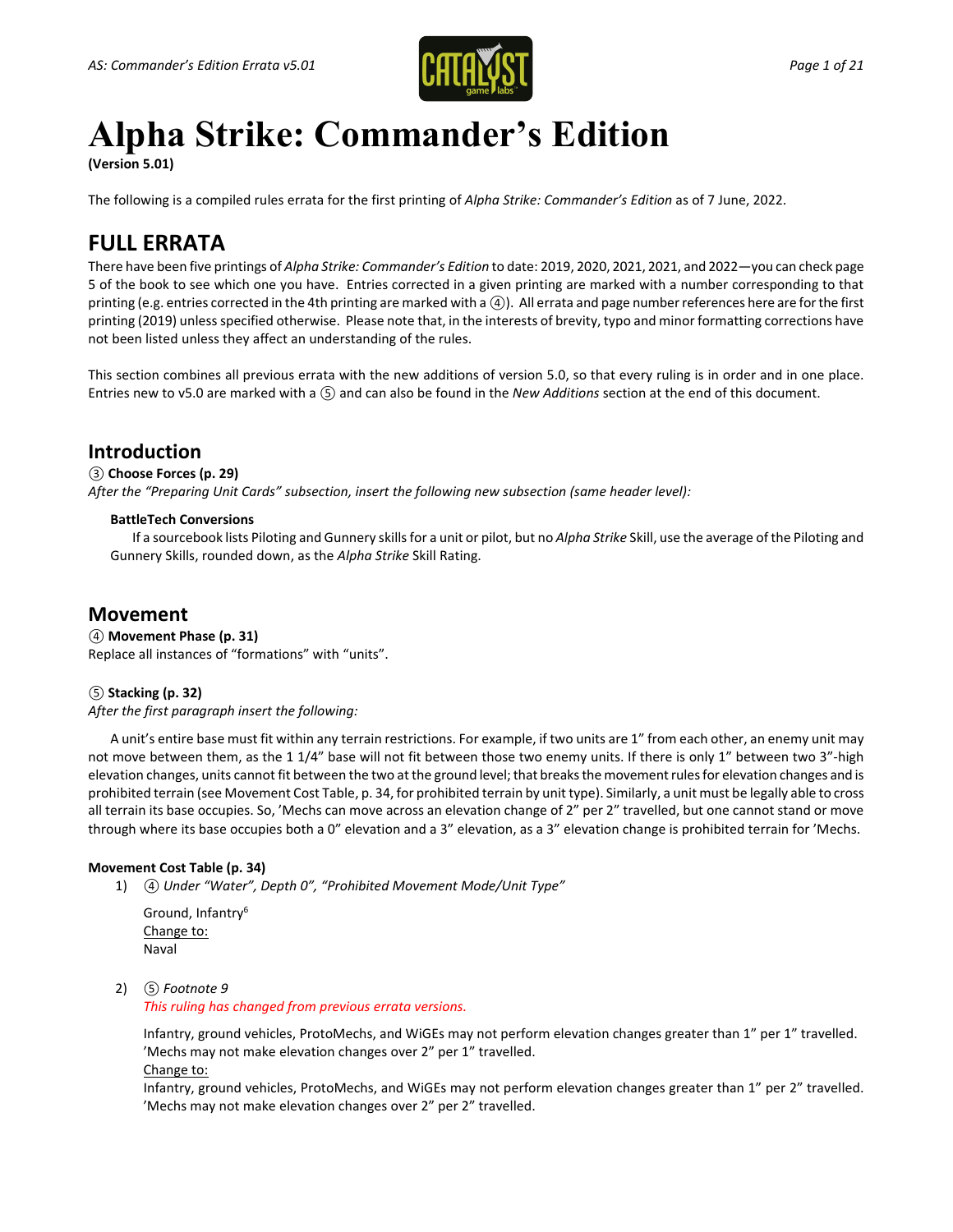

### *⑤* **Terrain (p. 35)**

*Under "Level Change", replace the first and second sentences with the following:*

'Mechs may climb onto and over terrain as steep as 2 inches high (per 2 inches of horizontal travel), while ground vehicles, infantry, and ProtoMechs may only climb onto and over terrain as steep as 1 inch high (per 2 inches of horizontal travel). Changing levels costs extra movement per inch of elevation changed.

### *⑤* **Unit Type Movement (p. 35)**

*Replace the "ProtoMechs" paragraph with the following:*

ProtoMechs largely follow the same ground movement rules as BattleMechs do, except as noted in the Movement Cost Table.

### **Unit Type Movement (p. 36)**

1) *② Under "Submersible Movement", second paragraph, first sentence*

spending 1 inch of Move for every 1-inch increase Change to: spending 2 inches of Move for every 1-inch increase

2) *② Under "Vertical Take-Off and Landing (VTOL) Movement", second paragraph, second sentence*

spending 1 inch of Move for every 1-inch increase Change to: spending 2 inches of Move for every 1-inch increase

3) *⑤ Under "Wing-in-Ground Effect (WiGE) Movement", at the end of the section insert the following new paragraph:*

**Elevation and Units:** A unit with an elevation (from VTOL and WiGE movement, for example) is considered physically at that distance above the play area for all purposes. These units are usually left represented on the "ground" level, but for all game purposes the miniature, including base, is considered to be a number of inches above the ground equal to its elevation. The miniature or other temporary stand-in should be held at the elevation above the table to determine line of sight, base-to-base contact, or any other check on the unit's location.

### *②* **Movement Basics [example text] (p. 37)**

### *Last paragraph*

*If the player would rather place his 'Mech in the water, he can move the 'Mech 3 inches to the water's edge, spend 4 inches of Move for the elevation change into the water and then spend 3 inches of Move to push through 1.5 inches of water terrain.* Change to:

*If the player would rather place his 'Mech in the water, he can move the 'Mech 3 inches to the water's edge, spend 2 inches of Move for the elevation change into the water and then spend 3 inches of Move to push through 1.5 inches of water terrain.*

### *②* **Movement Basics Diagram (p. 37)**

Change the label for the water from 2" Depth Water to 1" Depth Water.

### **Jumping (p. 38)**

1) *② Under "Maximum Jump Height", last sentence*

A jumping unit can jump over any terrain that is lower in height than its jump Move rating, so a unit with 6 inches of jumping Move may jump over any obstructions less than 6 inches tall.

Change to:

A jumping unit can jump over any terrain up to half its jump Move rating (rounded down) plus its starting elevation, so a unit with 6 inches of jumping Move, standing on a 2"-high hill, can jump 5" high and may jump over a 2"-tall building on top of a 3"-high hill.

2) *④ Under "Water"*

Units with jumping capability may jump into water terrain, but not out of it.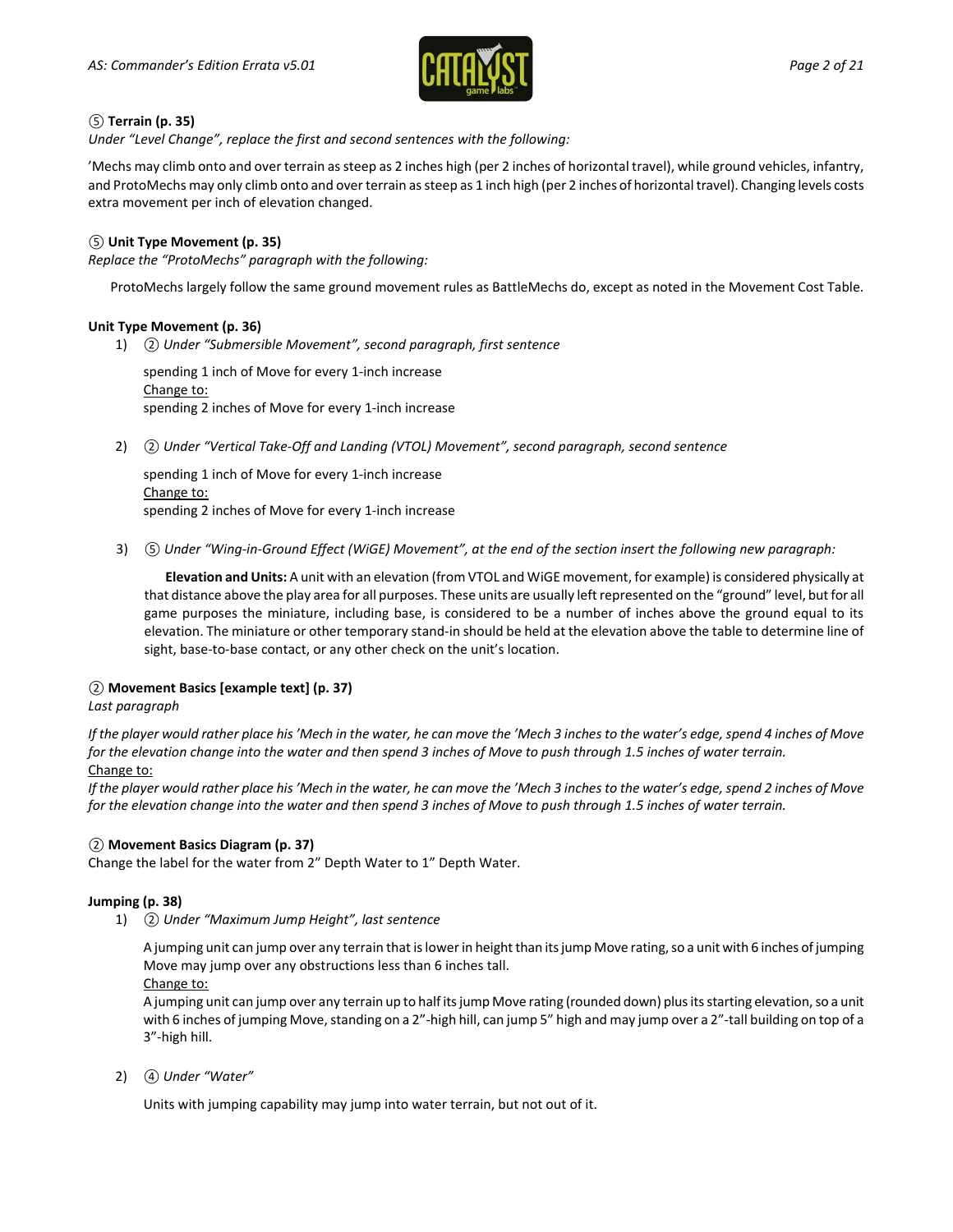

#### Change to:

Units with jumping capability may jump into water terrain of depth 1" or greater, but not out of it. Depth 0" water does not limit jump movement.

### *⑤* **Sprinting (p. 38)**

*At the end of the entry insert the following new paragraph: This ruling has changed from previous errata versions.*

A sprinting unit can do nothing but move, and so is unable to take any actions or fulfill any mission objectives that involve anything more than movement (spotting for indirect fire, scanning a building, picking up an object, etc.). Systems which require no action to activate still function as normal, such as AMS, ECM, and C $^3$ . Units cannot mount or dismount a sprinting transport. If a unit has already mounted a transport this turn, the transport cannot sprint this turn.

### *④* **Hull Down (p. 38)**

#### *Third paragraph, first sentence*

A hull down unit gains +1 Target Number modifier to any attacks made against it, Change to: A hull down unit has a +0 TMM but gains a +1 Target Number modifier to any attacks made against it,

### *⑤* **Transporting Infantry (p. 38)**

*Replace the fourth paragraph with the following:*

Dismounting must be done at the end of the transport's movement. It costs neither the transport nor the transported unit any Move to do so. Airborne vehicle and aerospace units may be able to dismount infantry while airborne. Jump-capable infantry (including battle armor or infantry that have the advanced paratroopers (PAR) special) may be dropped via High- or Low-Altitude Combat Drops. Other infantry units may dismount from VTOL, WiGE or Airship units using Zipline Drops. Zipline, Low-Altitude and High-Altitude Combat Drops are described in the *Dropping Troops* optional rules (see p. 160). If not covered by an option above, the airborne unit must land to dismount the infantry.

### *⑤* **Transporting Infantry (p. 39)**

*Under "Extended Mechanized Special Ability", second sentence*

However, the transport mounted by these units loses 2 inches of Move per turn as long as the XMEC unit remains on board. Change to:

However, a non-OMNI transport mounted by these units loses 2 inches of Move per turn as long as the XMEC unit remains on board.

### *②* **Transporting Infantry [example text] (p. 39)**

*Second paragraph, fourth sentence onwards*

*The Maxim has a Move of 16 inches. It spends 4 inches to mount both infantry platoons. The Maxim has 12 inches of Move left available.*

*Lara moves the Maxim 8 inches straight ahead. She then spends 4 inches of additional Move to dismount both infantry platoons. Both platoons may make weapons attacks during the upcoming Combat Phase.* Change to:

*The infantry move first, saving at least 2 inches of their Move in order to mount the Maxim. After all the infantry have mounted, Lara then moves the Maxim up to its Move of 16 inches and then dismounts all the infantry. Both platoons may make weapons attacks during the upcoming Combat Phase.*

### **Transporting Non-Infantry Units (p. 39)**

- 1) *④* Rename this section to **Transporting Units**
- 2) *④* Remove the second sentence of the first paragraph: "They do not apply to the transport of infantry units by units with the Infantry Transport (IT#) special ability (see *Transporting Infantry*, p. 38)."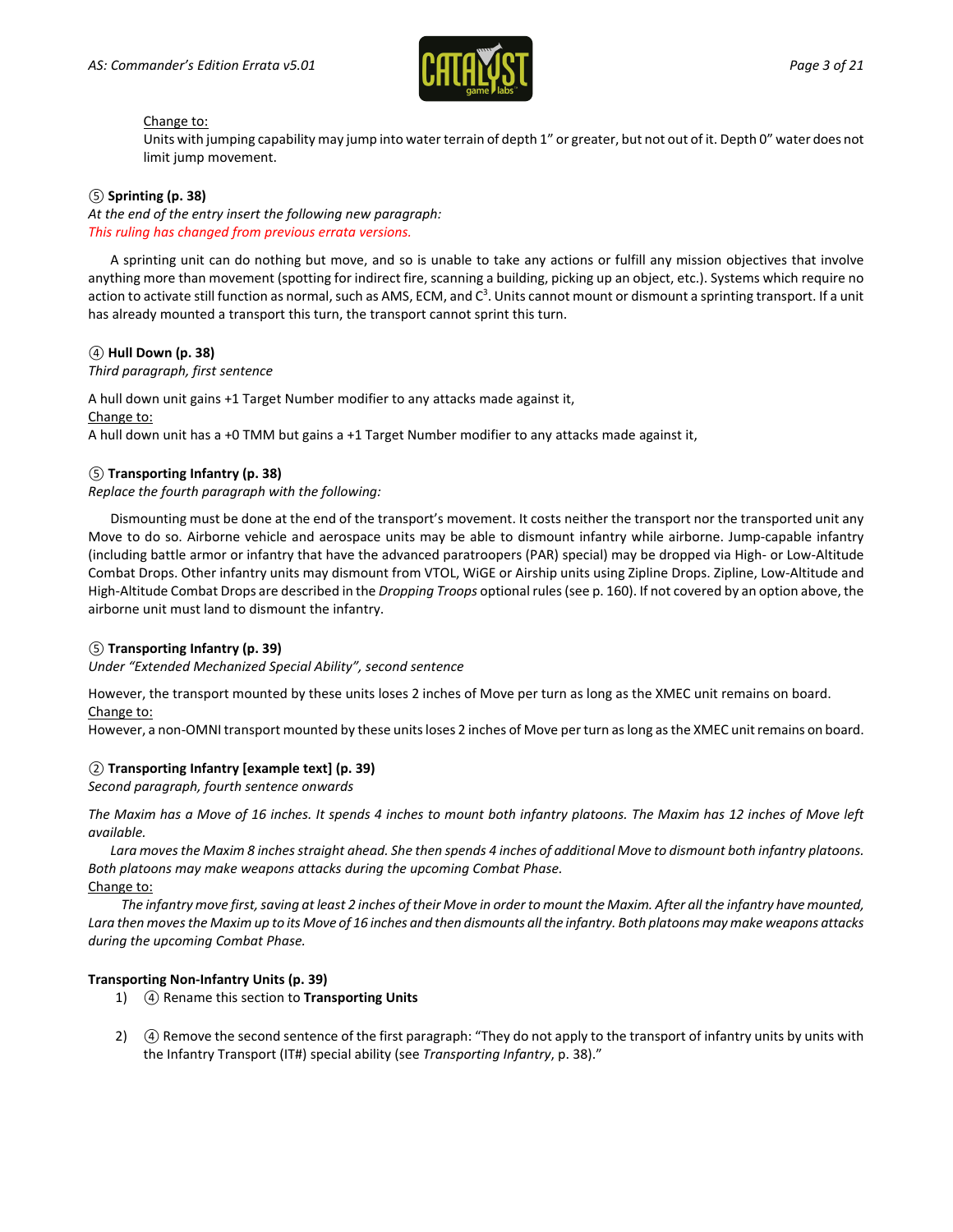

3) *⑤ Under "Ground Unit Transport", at the end of the paragraph insert the following:*

A transport may not mount/embark and dismount/disembark units in the same turn. Once a transport has mounted/embarked units, it may not dismount/disembark any units that turn, and once a transport has dismounted/disembarked units, it may not mount/embark units. A unit may not mount/embark and dismount/disembark in the same turn either.

4) *⑤ After the "Dismounting/Disembarking" paragraph insert the following:*

**Transported Units and Combat:** Transported units cannot be targeted by enemy units, and area-effect attacks do not damage them. If a transport is destroyed, all units it is transporting are also destroyed. Transported units cannot use any special abilities (such as ECM or  $C<sup>3</sup>$ ) while being transported.

Mechanized Battle Armor (see p. 38) and External Cargo (see p. 163) have some exceptions. They still cannot be targeted separately, but attacks against its transport can damage the transported units instead. They are damaged by area-effect attacks, and if their transport is destroyed, they are not destroyed but immediately dismounted or dropped.

### *⑤* **Combat Phase (p. 40)**

*Fifth paragraph*

Valid targets for an attack include other units, buildings, other structures (such as bridges), and terrain. Change to:

Valid targets for an attack include enemy units, buildings, other structures (such as bridges), and terrain.

### *②* **Line of Sight (p. 40)**

*After last paragraph insert the following new paragraph:*

If terrain is occupied by the unit, the first 2" of that terrain extending away from the base of the unit is still considered the occupied terrain. Occupied terrain more than 2" from the base of the unit becomes intervening terrain. For example, if a unit occupies a building, and is within 2" of the edge of the building, the building is occupied but not intervening so it does not block LOS. If the same unit occupies a building, and line of sight is drawn through more than 2" of the building, then building is now intervening and blocks LOS. For Woods, if the unit occupies the Woods, the first 2" away from the base of the unit does not count toward the 6" of Woods blocking LOS.

### *②* **Line of Sight (p. 41)**

*Under "Indirect Fire", last paragraph, last sentence*

Note that aerospace units can spot for indirect fire while they are in the Central Zone, provided they have the Recon (RCN) special ability.

### Change to:

Note that aerospace units can spot for indirect fire provided they have the Recon (RCN) special ability.

### **Combat**

### **Terrain Modifiers (p. 43)**

1) *⑤ Second paragraph, second sentence*

Terrain is intervening if the Line of Sight passes through it before reaching the target, and any terrain occupied by the attacker is considered intervening even if it does not pass through Line of Sight to the target (see *Line of Sight*, p. 40). Change to:

Terrain is intervening if the Line of Sight passes through it before reaching the target.

2) *② Under "Woods"*

Add a +1 modifier to an attack's Target Number if the target occupies wooded terrain. Change to:

Add a +1 modifier to an attack's Target Number if the target occupies wooded terrain, or if the line of sight passes through intervening wooded terrain.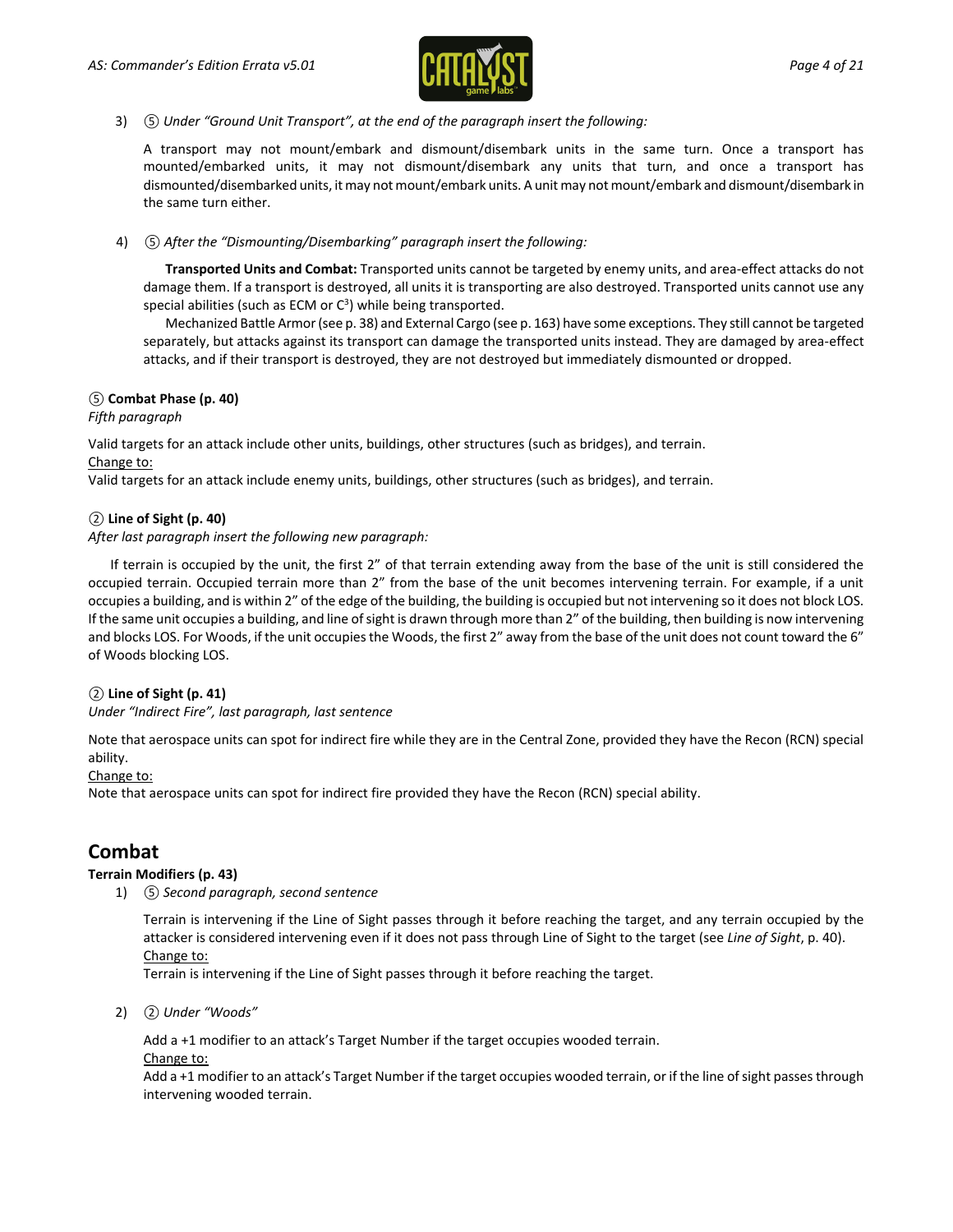

### *⑤* **Range Modifier (p. 43)**

### *First paragraph, second sentence*

To determine a unit's range, measure the distance from the edge of the attacker's base to the edge of the target's base, and compare this number to the Alpha Strike Range Table, to determine what range bracket the target lies in. Change to:

To determine a unit's range, hold the measuring tape or other measuring tool above both the attacker and the target, and measure the horizontal distance from the edge of the attacker's base to the edge of the target's base. Compare this number to the Alpha Strike Range Table, to determine what range bracket the target lies in.

### **Attack Modifiers Table (p. 44 and p. 200)**

- 1) *②*Remove footnote 1 from Target Movement Modifiers "Standstill/Minimum Movement" and "Jumping Movement". Add footnote 1 to Attacker Movement Modifiers "Jumping Movement" and "Standstill".
- 2) *②* Under "Other Modifiers", "Attack", add a new entry: Is an Indirect Artillery attack and spotter has TAG/LTAG within range of target -1
- 3) *②* In the table, change the footnote reference for "Is airborne Aerospace" from 11 to 10.
- 4) *②* In the table, change the numbering for any instance of footnote references 6-10 to 5-9.
- 5) *③* Under Footnote 10, delete "Do not apply if attacker is also an airborne aerospace unit."

### *④* **Rolling to Hit (p. 45)**

*Under "Natural 12"*

If the attack roll is successful and the roll is a natural 12 (two 6s), the attack results in an automatic critical hit (see *Applying Damage*, p. 49)

### Change to:

If the attack roll is successful, delivers at least 1 point of damage, and the roll is a natural 12 (two 6s), the attack results in an automatic critical hit (see *Applying Damage*, p. 49).

### *⑤* **Rolling To Hit [example text] (p. 45)**

### *Replace the example with the following:*

*In the Target Number Diagram, Alice's 'Mech is at point A. The 'Mech she is attacking with has a Skill Rating of 3. It cannot see Aaron's 'Mech (at point B), since that unit is completely submerged. It can see the conventional infantry unit (at C), the large support vehicle (at D), the 'Mech unit at point E, the ProtoMech at point F, and the vehicle at point G. Alice starts with her Skill Rating of 3 and applies the rest of the modifiers. As Alice's 'Mech occupies Woods, all her attacks will have a +1 Target Number modifier for Woods. Here are her Target Numbers:*

*The infantry unit at point C is 16" away, putting it at Medium range, which adds a +2 modifier. They have a 0 TMM, for no Target Number modifier. The Modified Target Number is 6 [3 (Skill Rating) + 2 (medium range) + 1 (woods) = 6].*

*The large support vehicle at D is 26" away—Long range, which adds 4. It has a TMM of 2, giving a +2 Target Numbermodifier. It is a large support vehicle, which subtracts 1. The Modified Target Number is 9 [3 (Skill Rating) + 4 (long range) + 1 (woods) + 2 (target movement) –1 (Large) = 9].*

*The target 'Mech at E is 2" away, making it Short range, which doesn't add a modifier. It has a TMM of 1 and it jumped this turn, for a total Target Number modifier of +2. The highest target movement modifier of +2 is used. Next, Alice adds 1 because it is in water that provides partial cover. As Unit A occupies the Woods between Unit A and Unit E and there is 2" or less of Woods between them, the Woods are all consider attacker-occupied and so there is no intervening Woods. The Modified Target Number is 6 [3 (Skill Rating) + 0 (shortrange) + 2 (target movement) + 1 (partial cover) = 6]. Though Alice's unit has LOS to ProtoMech at F, that unit is outside of her firing arc, so no shots at it are possible.*

*The vehicle unit at point G is 8" away, putting it at medium range for a +2 modifier. It had a 2 TMM, but a motive hit has reduced the TMM to 1, giving a +1 Target Number modifier. There are 2" of woods between the attacker and target, but occupied and intervening woods are not cumulative, there is still only the +1 Target Number modifier for Woods. The Modified Target Number is 7 [3 (Skill Rating) + 2 (medium range) + 1 (target movement) + 1 (intervening/occupied woods) = 7].*

### *②* **Physical Attacks (p. 45)**

*Second paragraph, third sentence*

ProtoMechs may attempt Standard-type physical attacks only.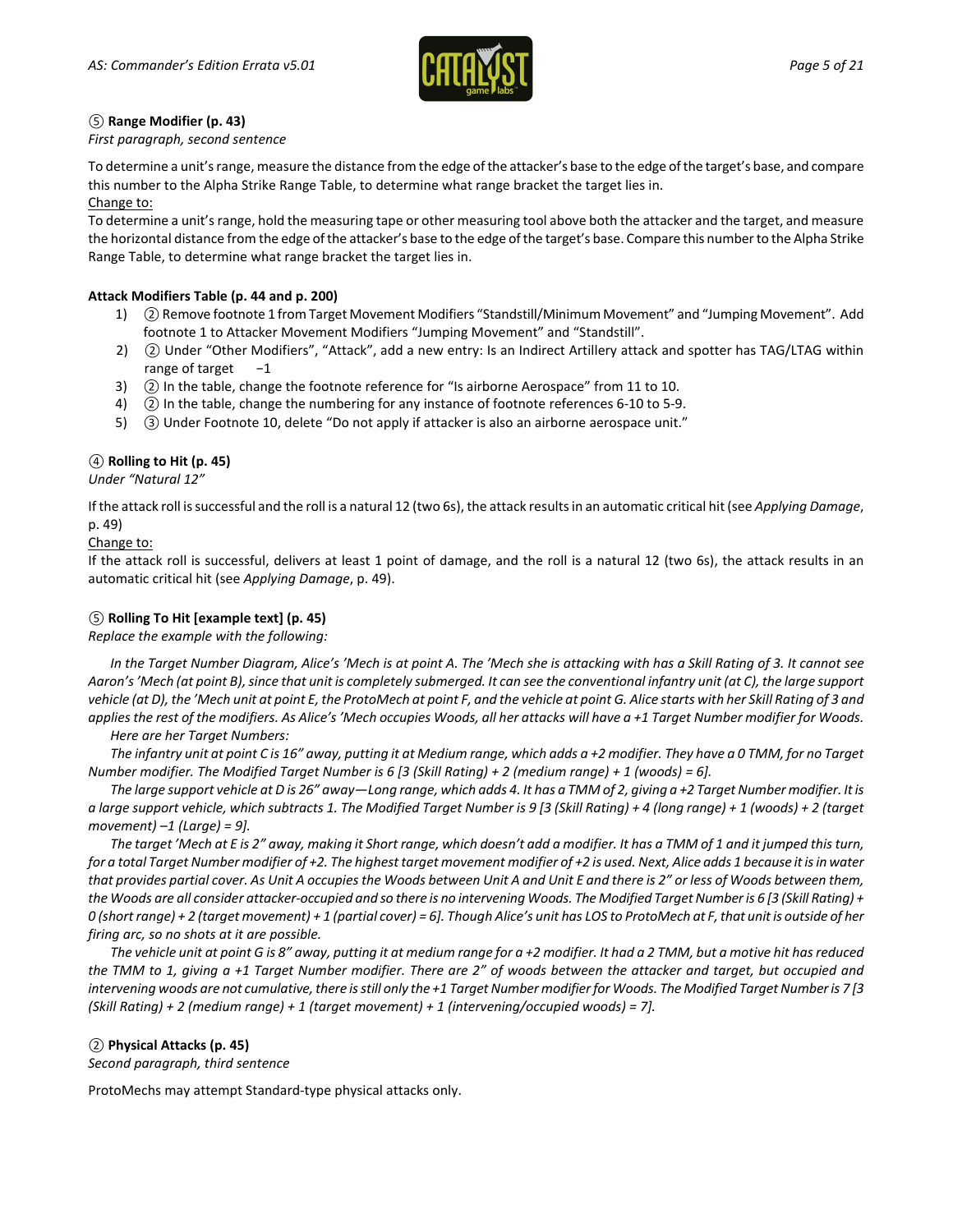

#### Change to:

ProtoMechs may attempt Standard or Melee physical attacks.

### *②* **Physical Attacks [example text] (p. 46)**

1) *Third paragraph, last sentence*

*If the Vindicator misses, it will suffer 1 point of damage for its trouble (0 because the Vindicator's Size is less than 3 + 1).* Change to:

*If the* Vindicator *misses, it will suffer 3 points of damage for its trouble (2 for its Size, + 1).*

### 2) *Last paragraph, first sentence*

*Knowing that the Target modifier for a DFA is 1 point higher than a charge attack* Change to: *Knowing that the Target Number modifier for a DFA is 2 points higher than a charge attack*

### *⑤* **Melee Physical Attacks (p. 46)**

*At the end of the first paragraph insert the following:*

If a unit is at a different elevation than the attacker, the difference in elevation is added to the distance. Thus, a 'Mech on a hill at the edge of a 2" range of Melee and 1" above the attacker could not be attacked by a Melee physical attack.

### *⑤* **Charge Attacks (p. 46)**

*Replace the entire section (including the table, which is deleted) with the following:*

In a Charge attack, the attacking unit ('Mech or vehicle) uses its ground movement to ram its target, using its mass and speed to deliver damage. A successful Charge can thus damage both the attacker and the target. The charging unit's damage is equal to its Size plus half its Target Movement Modifier (rounded down). Thus, a Size 3 unit with TMM 3 would deal 4 damage with successful charge.

**Damage to Attacker:** If the Charge attack is successful, the attacking unit also suffers half its Target Movement Modifier (rounded down) in damage, plus 1 point of damage if its target is Size 3 or higher. This does not count as an attack by the target unit.

### *②* **Artillery Attacks (p. 47)**

*Under "Target", first paragraph, second sentence*

This POI is selected on the map, and an area of effect template (see p. 197) is placed […]

Change to:

This POI is selected on the map, and an area of effect template (see p. 216) is placed […]

### *②* **Artillery Range and Damage Table (p. 47 and p. 201)**

- 1) Under "Special", change ART-AIS/ART-AIC to ART-AIS/ART-AC
- 2) *Add the following entries:*

| ART-CM5  | 5   | 2"   |
|----------|-----|------|
| ART-CM7  | 7/2 | 6''  |
| ART-CM9  | 9/4 | 6''  |
| ART-CM12 |     | 6"   |
|          |     | 12/5 |

### **Attack Direction (p. 48)**

1) *⑤ Under "Area of Effect (AoE) Damage", at the end of the paragraph insert the following:*

A unit is within the Area of Effect if any part of the unit's base is within the area.

2) *④ Under "Underwater Damage", before the last sentence insert the following:*

A partially submerged unit can avoid a hull breach on a 2D6 roll with a Target Number equal to its Skill Rating, applying a +2 Target Number modifier. Success negates the Critical Hit chance from that hull breach.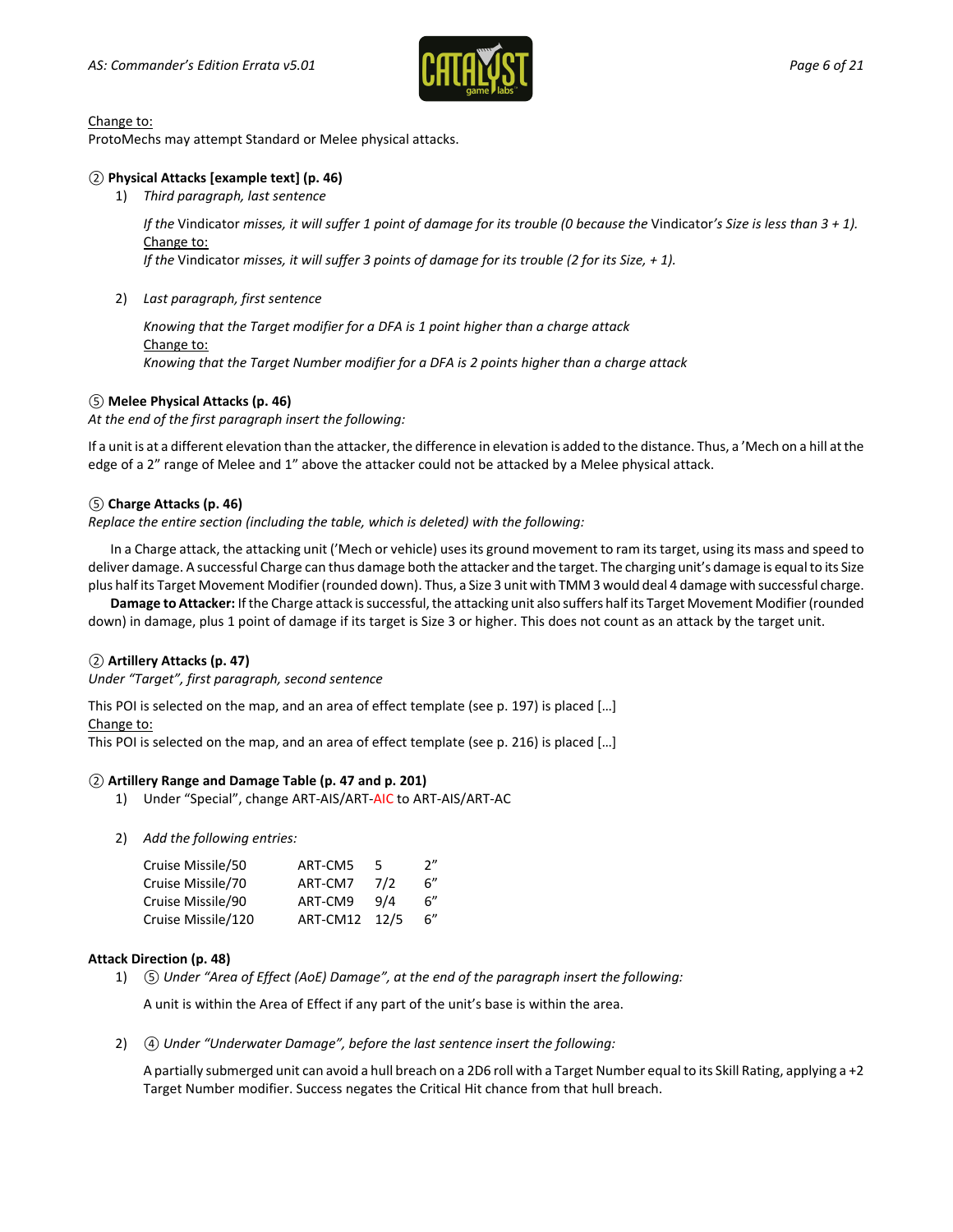

### **The Battlefield**

*⑤* **Heat (p. 52)**

1) *Second paragraph, second sentence*

(Jumping Move is not affected by the heat scale.)

Change to:

(Move and TMM is not affected by the heat scale when using Jumping movement.)

2) Delete the "End Phase Heat Application" paragraph.

### *⑤* **Offensive Aerospace Support (Strikes) (p. 54)**

Under "Light Strike Target Number", change the Target Number from 4 to 5.

### *③* **Battlefield Support Table (p. 55)**

*Under "Defensive Aerospace Support", alter the rows and Target Numbers to the following:*

| Light Air Cover        |    | Heavy Air Cover        |   |
|------------------------|----|------------------------|---|
| Light Strike           |    | Light Strike/Bombing   | 9 |
| Light Bombing          |    | Heavy Strike           |   |
| <b>Heavy Strike</b>    |    | Strafing/Heavy Bombing | 6 |
| Strafing/Heavy Bombing | 11 |                        |   |

### *③* **Defensive Aerospace Support (Light Cover) (p. 55)**

*Underneath the header, alter the italicized attack types and accompanying Target Numbers to the following:*

*Light Strike Target Number: 3 Light Bombing Target Number: 4 Heavy Strike Target Number: 9 Strafing/Heavy Bombing Target Number: 11*

### *③* **Defensive Aerospace Support (Heavy Cover) (p. 55)**

*Underneath the header, alter the italicized attack types and accompanying Target Numbers to the following:*

*Light Strike/Bombing Target Number: 9 Heavy Strike Target Number: 5 Strafing/Heavy Bombing Target Number: 6*

### *⑤* **Artillery Support (p. 56)**

*Under "Unsuccessful Attack", third sentence*

Once direction is determined, a second 1D6 roll result—multiplied by 2 (1 for missed shots by artillery cannons)— Change to:

Once direction is determined, a second 1D6 roll result—multiplied by 2—

### **Environmental Conditions (p. 61)**

1) *④ Third paragraph, first sentence*

If using the optional Concealing Unit Data rules (p. 153), Change to: If using the optional *Concealing Unit Data* rules (p. 157),

2) *⑤ Third paragraph, last sentence*

The maximum spotting range for probes is unaffected by environmental conditions and is 12" for Light Probe (LPRB), 16" for Probe (PRB), or 24" for Bloodhound (BH).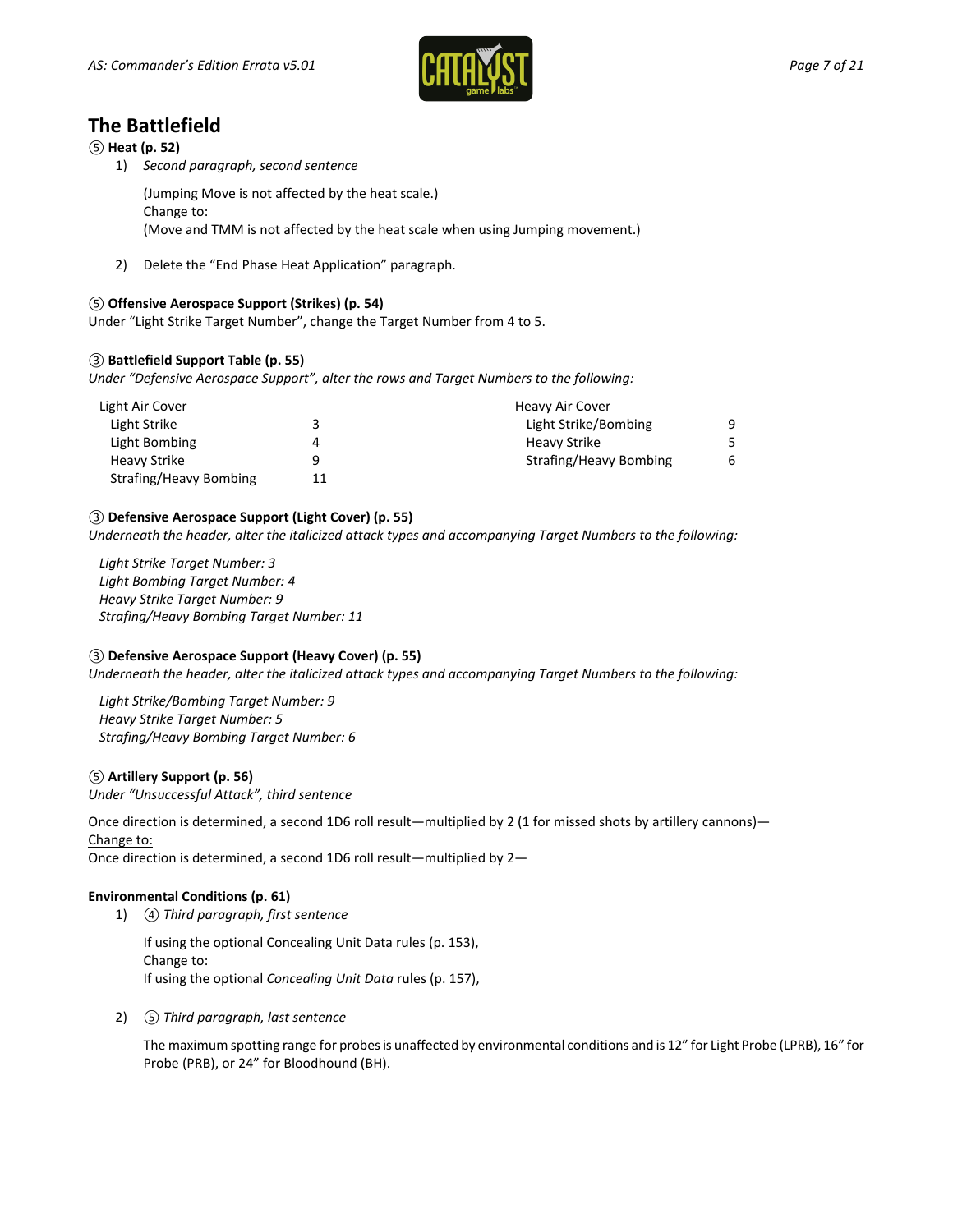

### Change to:

The maximum spotting range for probes is unaffected by environmental conditions and is 12" for Light Probe (LPRB), 18" for Probe (PRB), or 26" for Bloodhound (BH).

### **Urban Combat**

### *⑤* **Climbing and Standing on Buildings (p. 72)**

*Under "'Mechs Outside of Buildings", first sentence*

with a maximum level change of 2 inches in height per inch of forward movement.

### with a maximum level change of 2 inches in height per 2 inches of forward movement.

Change to:

### *③* **Attacking Buildings [example text] (p. 74)**

1) *First paragraph, first sentence*

*Eric's 'Mech has taken shelter in an 8" tall medium building that had already been reduced to 10 CF by previous damage.* Change to:

*Eric's 'Mech has taken shelter in an 8" tall, large heavy building with a CF of 10*

### 2) *Last paragraph, first sentence*

*This ruling has changed from previous errata versions.*

*As the medium building is 8 inches high, its collapse will deliver 4 pointsto Eric's 'Mech (2 inches per each 4 inches of building height).*

Change to:

*As the heavy building is 8 inches high, its collapse will deliver 4 points to Eric's 'Mech (2 points per each 4 inches of building height).*

### *⑤* **Attacking Units Inside Buildings (p. 74)**

*Under "Infantry Units", replace the second paragraph with the following:*

For example, if a unit capable of delivering 5 points of damage strikes a CF 4 medium building with an infantry unit inside, the building applies the 5 damage to its CF and is destroyed. The same attack is also applied against the infantry: 5 points of damage from the attack, minus 2 for a medium building's damage absorption for infantry. The infantry takes 3 damage from the attack.

### *②* **Skidding (p. 74)**

*Replace the first two bullet points with the following:*

• The unit moves more than half its Move rating on pavement/road/bridge terrain types (see p. 35), or on ice terrain (see p. 56), during a single Movement Phase.

### **Special Abilities**

### *⑤* **Angel ECM (AECM) (p. 76)**

An Angel ECM suite has all the advantages of a standard ECM suite. Angel ECM is treated as two standard ECM suites (see p. 77). Change to:

An Angel ECM suite has the effects of standard ECM (see p. 77), but is treated as two standard ECM suites if using the *ECM/ECCM* optional rule (see p. 161).

### *②* **Heat (HT #/#/#) (p. 78)**

*After the first paragraph insert the following new paragraph:*

A unit with a HT value at a range the unit does not normally deal damage at may make a special weapon attack in place of its standard weapon attack. This only deals the effects of the HT special ability.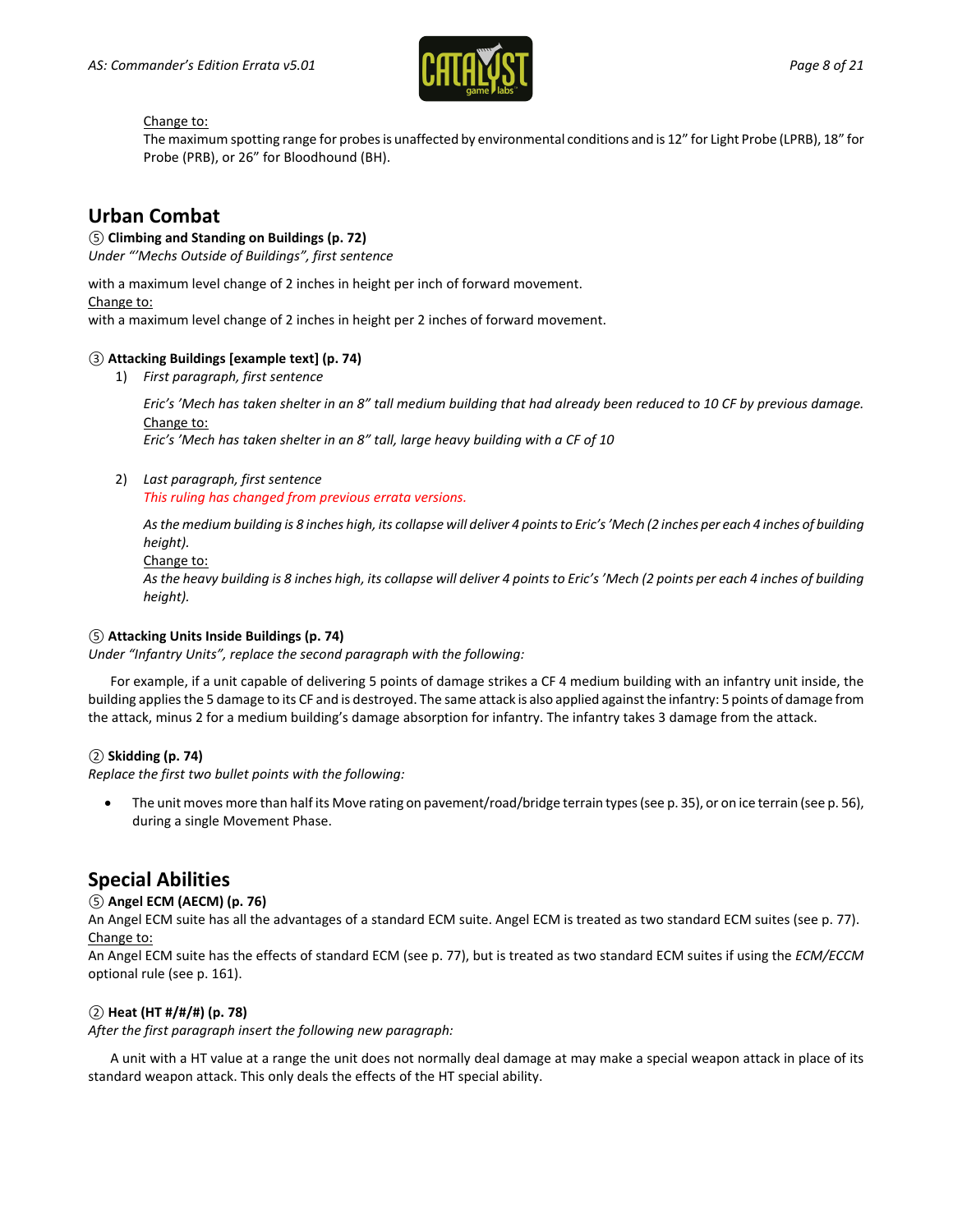

### *③* **Watchdog (WAT) (p. 80)**

*Last sentence*

(Active probes are covered in greater detail in the Optional Rules chapter, see p. 136.) Change to:

For the active probe rules, see *Optional Special Abilities*, page 82.

### *⑤* **Notation and Tracking of C3 Networks (p. 80)**

*At the end of the section insert the following new paragraph:*

A unit may only belong to a single  $C^3$  network. While a unit may mount both a  $C^3$  Master and a  $C^3$  Slave, it may not use both at once. For units so equipped, at the start of the game designate which  $C^3$  system is operational.

### *③* **Mine Dispenser (MDS#) (p. 87)**

*Third sentence*

Each mine dispenser deploys a density 1 minefield. Change to: Each mine dispenser deploys a density 1 minefield once per scenario.

### *⑤* **Reflective Armor (RFA) (p. 88)**

- 1) In the second paragraph, delete FLK from the list of specials affected.
- 2) Delete the fourth paragraph ("Finally, all critical hits …")

### *③* **Tight-Stream Electromagnetic Pulse Weapons (TSEMP#) (p. 90)**

*Third paragraph, last sentence*

Delete "(TSEMP weapons are ineffective in airborne combat, but may be part of an air-to-ground attack by fighters so equipped.)"

### **Special Pilot Abilities**

*②* **Animal Mimicry (p. 92)** *Last paragraph, last sentence*

Units that are Intimidated in this fashion reduce their Move by half (round down) and suffer a +1 Target Number modifier for all attacks made against the animal-mimicking unit until after the next Movement Phase.

### Change to:

Units that are Intimidated in this fashion reduce their Move by half, their TMM by half (round each reduction down), and suffer a +1 Target Number modifier for all attacks made against the animal-mimicking unit until after the next Movement Phase.

### *④* **Cross-Country (p. 93)**

*Under "Unit Type"*

Combat Vehicles (but only those that use ground movement types) Change to: Ground vehicles

### *②* **Demoralizer (p. 93)**

*Replace the second paragraph with the following:*

Every enemy unit that comes within 6" of a unit using this SPA must roll 2D6. If the roll is 8 or less, the enemy unit becomes intimidated. Intimidated units reduce their TMM and Move by half (round each reduction down) and suffer a +1 Target Number modifier for all attacks made against the Demoralizer.

### *②* **Heavy Horse (p. 101)**

Delete the last sentence ("This damage does not apply to physical attacks, however.")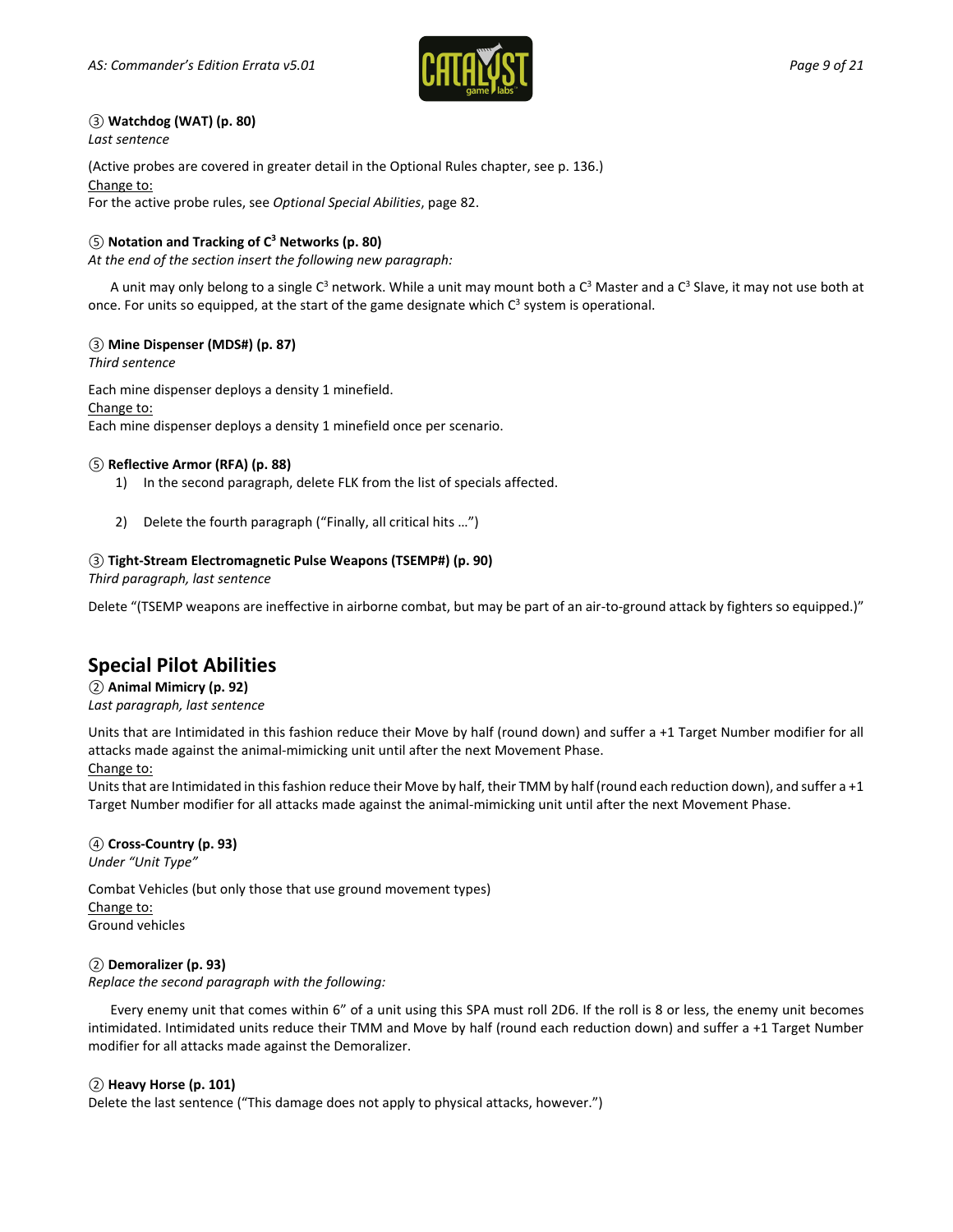

### **Special Command Abilities**

*⑤* **Banking Initiative (p. 103)** *At the end of the third paragraph insert the following:*

If two (or more) players use this ability to declare banked initiative victory on the same turn, the banked initiative for those players is still spent, but initiative is determined as if the ability had not been used by any players.

### *②* **Environmental Specialization (p. 104)**

*First paragraph, third sentence*

The terrain types chosen for this specialization may be any type except for clear, and any other environmental conditions Change to:

The terrain types chosen for this specialization may be any type, and any other environmental conditions

### *⑤* **Overrun Combat (p. 107)**

*At the end of the second paragraph insert the following:*

The damage effects of attacks from Overrun Combat are resolved immediately.

### **Force Building**

## *②* **Striker/Cavalry Lance (p. 118)**

*Under "Bonus Ability"*

75 percent of the units in a standard Striker/Cavalry Lance receive Change to: 75 percent of the units in a standard Striker/Cavalry Lance (round normally) receive

### **Pursuit Lance (p. 120)**

1) *⑤ Under "Ideal Role"*

Skirmisher Change to: Striker

2) *② Under "Bonus Ability"*

75 percent of the units in this formation receive the Blood Stalker Special Pilot Ability Change to: 75 percent of the units in this formation (round normally) receive the Blood Stalker Special Pilot Ability

### *④* **Combined Transport and Infantry Formations (p. 121)**

*Second paragraph, at the end of the paragraph insert the following:*

The existing formation and the Mechanized and or Nova formation each count as separate formations for determining the number of formations a force has, as well as when using Lance/Star Movement (see p. 33).

### *④* **Forced Withdrawal (p. 126)**

*Replace the second paragraph with the following:*

A unit that has taken crippling damage will begin to retreat. The unit must move its full movement towards its home map edge. It may use jumping or sprinting movement but is not required to do so. The unit may move around terrain that is prohibited or would cause damage to the unit and the unit may choose any facing at the end of each movement. Once it reaches the home map edge, the unit retreats from battle and is removed from the game.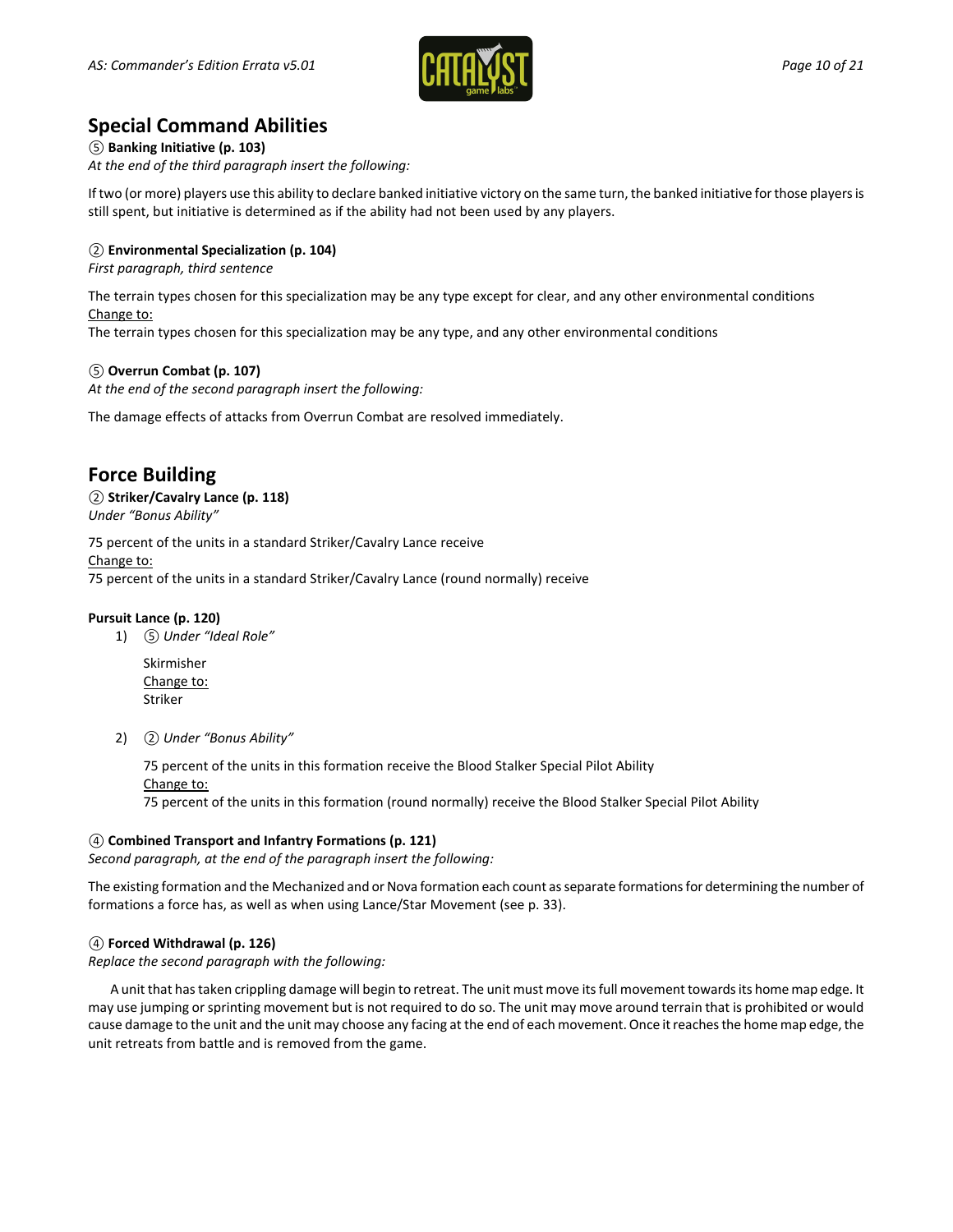

### **Optional Rules**

*③* **Armed Buildings (p. 138)** *Under "Arming a Building", second paragraph, first sentence*

Delete ", and dividing the result by 5, rounding the result normally"

### *②* **Artillery Emplacements (p. 138)**

*Replace the last paragraph with the following:*

For example, a player wishing to arm a CF 15 building with artillery weapons could select a weapon as powerful as a Cruise Missile/70, which can deliver a maximum 7 points of damage per standard-ammo attack. But the same building may not mount the next size up in artillery weapons—the Cruise Missile/90—because its maximum damage value of 9 points exceeds half of the building's CF.

### *④* **Digging In (p. 139)**

*Under "Modified Position Benefits", at the end of the paragraph insert the following:*

An infantry unit in a fortified position has a +0 target movement modifier.

### *④* **Hitting the Deck (p. 139)**

*Second paragraph, after the first sentence insert the following:*

The infantry unit has a +0 target movement modifier.

### *④* **Precision (p. 145)**

*First paragraph*

but add 1 point of damage to a successful weapon attack if the target has a Move of 10" or more.

Change to:

but add 1 point of damage to a successful weapon attack if the target has a target movement modifier of 2 or more for this attack.

### *②* **Artillery (Advanced) (p. 151 and p. 209)**

Rename "Artillery Attack Modifiers Table" to "Off-Board Artillery Attack Modifiers Table"

### *⑤* **Visual Range Spotting Table (p. 157)**

*Alter the "Maximum Range" values as follows:*

Pitch Black 6" Night, Moonless Night, Blizzard 12" Fog, Blowing Sand 18" Dusk, Dawn, Rain (Torrential) 30" Rain, Snow 42" Normal Daylight 120"

### *⑤* **Concealing Record Sheets (p. 158)**

*Under "Active Probes", first paragraph, second sentence*

[…] 12" for the light active probe (LPRB), 16" for the standard probe (PRB), and 26" for the Bloodhound (BH). Change to:

[…] 12" for the light active probe (LPRB), 18" for the standard probe (PRB), and 26" for the Bloodhound (BH).

### *⑤* **General Dropping Rules (p. 160)**

*Before the "Aerospace Transports" paragraph insert the following:*

**Available Drop Options:** Airborne vehicles using VTOL or WiGE movement may only use low-altitude or zipline drops. Airborne aerospace units use the either High-Altitude or Low-Altitude Drops based on the altitude chosen for them in the Movement Phase.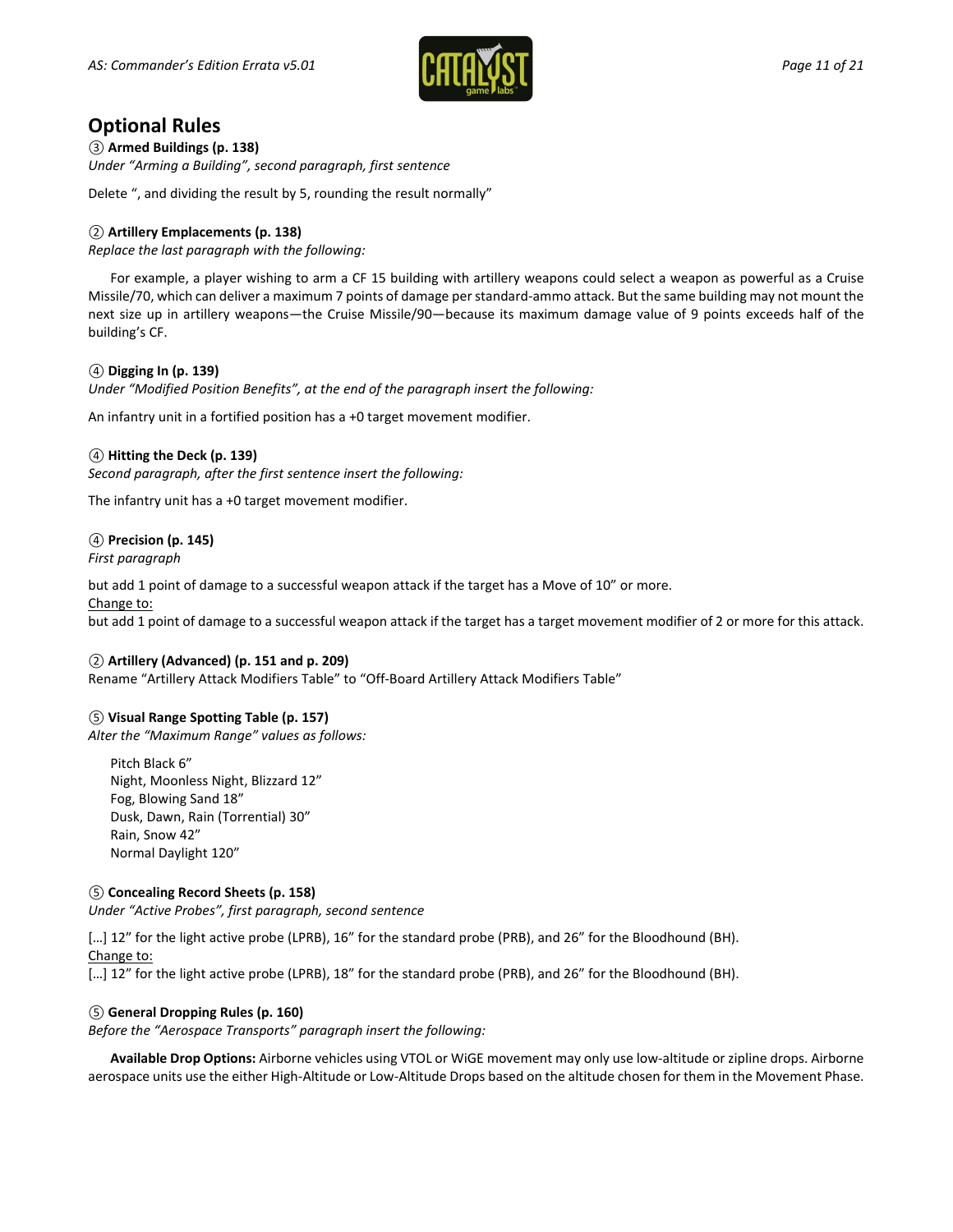

### *⑤* **High-Altitude Drops (p. 160)**

*After the "Attacks Against Dropping Units" paragraph insert the following:*

**Infantry Drops:** A scattered infantry unit only suffers 1 point of damage from the drop, regardless of the roll's margin of failure.

### *⑤* **Low-Altitude Drops (p. 160)**

1) *First paragraph, last sentence*

The transport's controlling player must declare the unoccupied points along this path that each dropping unit will target for landing.

Change to:

The transport's controlling player must declare an unoccupied point within 2" of its flight path (aerospace unit) or base (vehicle unit) that each dropping unit will target for landing.

2) *After the "Attacks by Dropping Units" paragraph insert the following:*

**Infantry Drops:** A scattered infantry unit will not suffer damage from the drop, regardless of the roll's margin of failure.

### *④* **Morale Check Table (p. 170 and p. 210)**

After "Unit is inside a Building", break the remaining rows off into a subtable labelled "Additional Nerve-Recovery Modifiers".

### *③* **Making the Morale Check (p. 170)**

*Second paragraph, first sentence*

A routed must begin to retreat per the rules for Forced Withdrawal (see p. 126), Change to: A routed unit must begin to retreat per the *Forced Withdrawal* rules (see p. 126),

### *③* **Practical Line of Sight Size Table (p. 171)**

The template (image) for Infantry and Vehicles should be 1.25" (same width as 'Mech) rather than 1.5" (same width as SuperHeavy 'Mech).

### *③* **Multiple Attack Rolls (p. 175)**

*After the "Natural 12" paragraph insert the following new paragraph:*

**Damage Reducing Effects:** After all multiple attack rolls have been made on a target, apply damage reducing effects to the total damage result on that unit.

### *④* **Multiple Attack Rolls (p. 175)**

*Replace the "Multi-tasker and Ground-Hugger" paragraph with the following:*

**Damage Modifiers:** A damage modifier from the attacker (a choice of the attacker, the use of a special ability or special pilot ability, etc) or from terrain or an environmental condition (being underwater, an attack from the rear, etc) is applied before determining the number of attack rolls. A unit with 3 damage, attacking from the rear arc, would roll four attack rolls.

A damage modifier from the target (armor special abilities, anti-missile system, etc) is applied after all attack rolls are resolved and the final damage determined. A unit with 3 damage and the SRM special ability attacking a target with AMS would roll three attack rolls. If only one of them is successful, the AMS would reduce the damage by 1, except the minimum of 1 rule would still apply and the target would take 1 damage.

**Heat, Flak and Special Weapon Attacks:** If the unit has the Heat (HT) or Flak (FLK) special abilities (see p. 78), the player may designate any of the attack rolls from the unit as possessing one of those special abilities. If the unit has an AC, SRM, or LRM special ability using *Alternate Munitions*(see p. 143), and that alternate munition allows the use of a special weapon attack, the player may designate any of the attack rolls from the unit as implementing the special weapon attack. These special weapon attacks apply their effects as a special weapon attack. For example, precision autocannon munition (see p. 145) applies the –2 Target Number modifier to the attack from a special weapon attack instead of receiving the damage bonus for a standard weapon attack with precision munitions.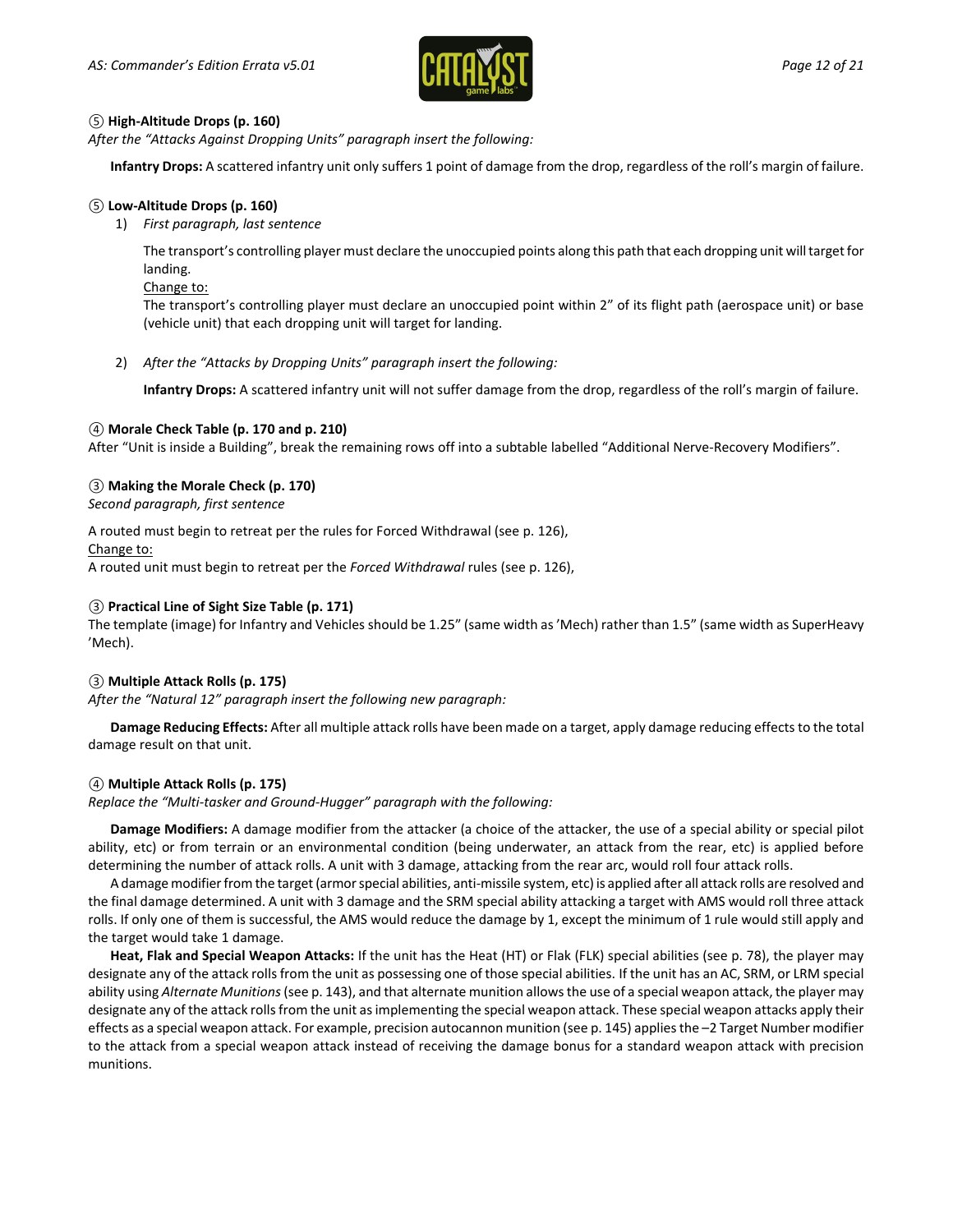

No single attack roll may be designated as for more than one of these abilities (whether HT, FLK, or a special weapon attack) and no special ability may be designated for more attack rolls than the rating for the special ability. The damage rating for these abilitiesis limited as with standard damage above if making multiple attacks at different ranges.

Using Armor Piercing, Cluster, Flechette, or Anti-TSM Warheads requirestwo attack rolls to be designated to them for each use of these alternate munitions replacing their damage reduction. Only one attack roll is then made; the second is discarded unless Flechette munitions are being used against conventional infantry or wood or jungle terrain, in which case both attack rolls are used. If the unit only has a single attack roll for the turn, the unit can use one of the alternate munitions, but the damage on a successful attack must be rolled as for *Minimal Damage* (see p. 48).

**Lucky/Floats Like A Butterfly:** Each point of Lucky or Floats Like a Butterfly rerolls the entire attack.

**Marksman/Sharpshooter:** The critical chance from these special abilities is only applicable on the first attack roll of each attack. **Multi-tasker and Ground-Hugger:** These Special Pilot Abilities allow the attacker to ignore the +1 Target Number modifier for a secondary target.

**Weapon Specialist:** The Weapon Specialist may choose to reroll a single attack roll each turn.

#### *④* **Multiple Attack Rolls (p. 175)**

*Insert the following example:*

*An AWS-9M* Awesome *(attack values: 4/4/3) attacks a* Bushwacker *at Medium range in the rear, giving the* Awesome *four attack rolls from its medium-range damage value plus one for a rear attack. The* Awesome *has the Sharpshooter SPA (see p. 99), which causes a critical hit if the margin of success is three or more. The* Bushwacker *is damaged, with 1 Armor and 3 Structure remaining. It has Reflective Armor (RFA, see p. 88).*

*Using Multiple Attack Rolls, the* Awesome *rolls 12, 8, 12, 7, and 3. Four attack rolls succeed, and two of them succeed with a margin of 3 or greater. Two of the attack rolls are natural 12s. The Reflective Armor (RFA) special reduces the damage by 1. This results in 3 damage to the* Bushwacker*, plus a critical hit from the Sharpshooter SPA and a critical hit from the* Natural 12 *rule.*

*The* Bushwacker *applies the 3 damage, marking off 1 Armor and 2 Structure. The 2 Structure damage causes another critical hit. It has 1 Structure remaining, assuming it survives the three critical hits.*

#### *②* **Land-Air BattleMechs (p. 178)**

*Under "Combat Phase", Target Movement Modifiers, after the first sentence insert the following:*

Add an additional +1 modifier to LAMs in AirMech mode.

#### *⑤* **QuadVees (p. 178)**

*Under "Conversion and Movement", at the end of the bullet point section insert the following new bullet point:*

• Wheeled QuadVees in vehicle mode increase their available MV per turn by 2".

#### *②* **Step 6: Applying Damage (p. 182)**

*Under "Dropship Attacks", second sentence*

while striking attacks by DropShips use the unit's rear weapon arc if the unit is a spheroid DropShip. Change to:

while Striking attacks by DropShips will use the front weapon arc if they are aerodyne DropShips or the rear weapon arc if they are spheroid DropShips.

#### *⑤* **Step 6: Applying Damage (pp. 182-183)**

*Under "DropShip Attacks", second sentence*

Strafing attacks by DropShips always use the unit's front firing arc weapons, while Striking attacks by DropShips will use the front weapon arc if they are aerodyne DropShips or the rear weapon arc if they are spheroid DropShips.

Change to:

Strafing and striking attacks by DropShips will use the front weapon arc if they are aerodyne DropShips or the rear weapon arc if they are spheroid DropShips.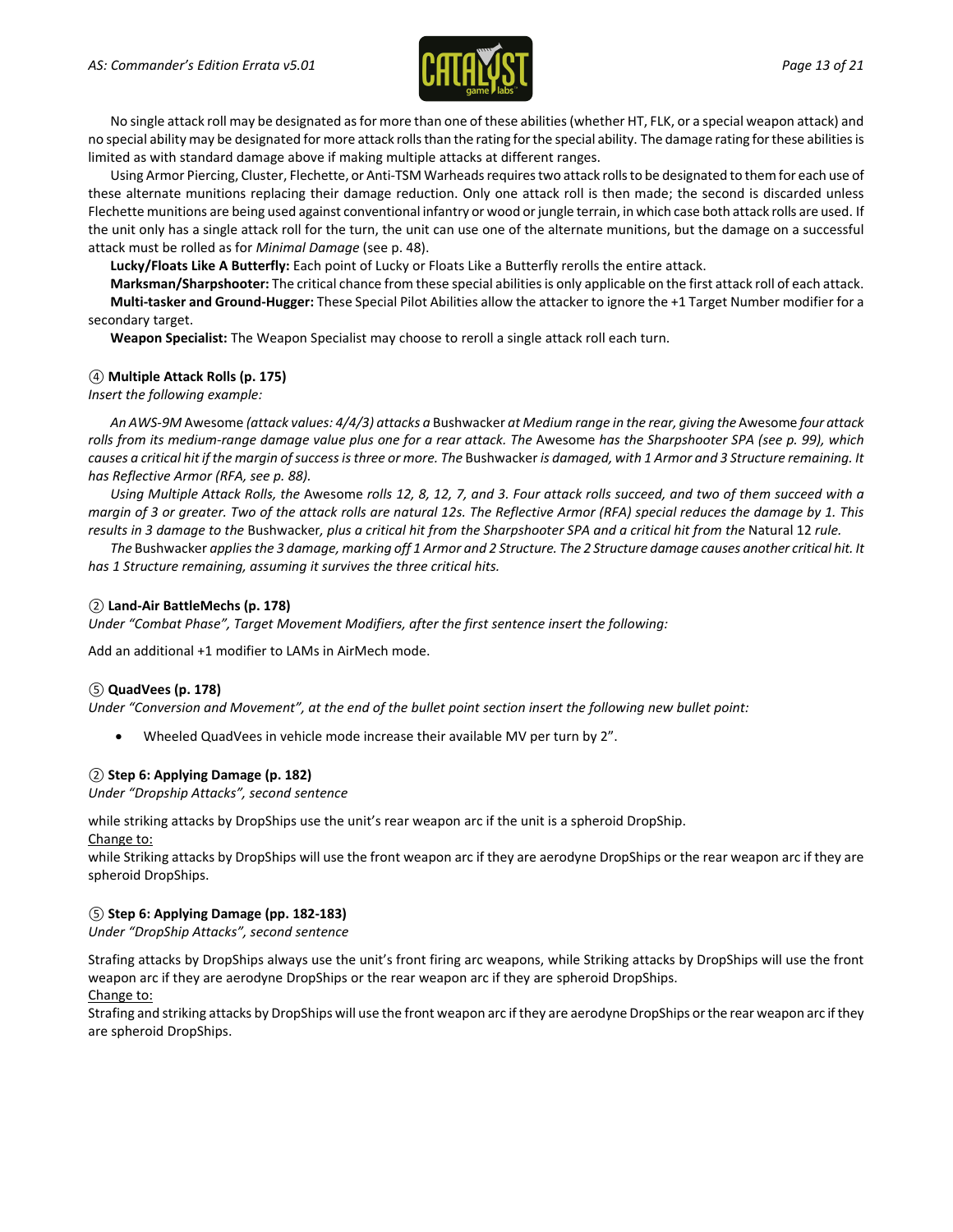

### *④* **Step 6: Applying Damage (p. 183)**

*Under "Striking Damage", replace the paragraph with the following:*

The damage from a successful striking attack is the unit's standard attack values for the range to the target based on the attacker's altitude, plus any overheat damage effects. For example, at attacker at Middle altitude (+12") would use the medium range damage value.

### *②* **Aerospace Attack Modifier Table (p. 183)**

Delete the "Attacker is a Drone" and "Attacker is a Grounded DropShip" rows.

### *③* **Aerospace Attack Modifiers Table (p. 183)**

1) *Change the following modifiers as indicated:*

| Altitude Bombing | $+0$ |
|------------------|------|
| Dive Bombing     | $+0$ |

2) *Under "Miscellaneous Modifiers", add*

Is an Area-Effect Attack +1

### *③* **Aerospace Critical Hit Effects (p. 184)**

*Under "Weapon Hit", last sentence*

For units with multiple attacks (such as DropShips and mobile structures), a Weapon Hit critical will reduce the damage values at all ranges in a randomly-determined arc by 50 percent (round down, to a minimum of 0).

#### Change to:

For units with multiple attacks (such as DropShips and mobile structures), a Weapon Hit critical will reduce all damage values by 25 percent (round down, to a minimum of 0).

### *④* **Step 2: Establish Engagement Control (p. 185)**

*After the first paragraph insert the following new paragraph:*

If both units succeed on their Control Roll, both units may attack the other with both units firing forward weapons towards the front of the target and no modifiers for engagement.

### *④* **Step 2: Establish Engagement Control [example text] (p. 185)**

*Replace the entire entry with the following:*

*Side A has two aerospace fighters: A1 and A2. Side B has two aerospace fighters: B1 and B2. All units are Skill 4.*

*Side B won Initiative for this turn.*

*Side A starts the Combat Phase as the Initiative loser. A1 makes an attack on B1.*

*Both A1 and B1 make Control Rolls. Both have a Target Number of the Skill Rating 4, plus 2 for air-to-air combat, for a final Target Number of 6. A1 rolls 2D6 and succeeds with a 7 result. B1 rolls 2D6 and fails its Control Roll with a 5. Because A1 succeeded and B1 failed, A1 is now tailing B1. A1 receives a –2 Target Number modifier to its attacks for tailing B1.*

*A2 then makes an attack on B1. A2 rolls a 6, succeeding. B1 rolls an 11, which succeeds. A2 can attack B1, and B1 can attack A2. Now it is Side B's turn for the Combat Phase.*

*B1 is being tailed by A1 from an earlier engagement roll. It cannot fire in its rear arc and thusis unable to hit A1. B1 can attack A2, or make an air-to-ground attack instead if it prefers.*

*B2 makes an attack on A1. There was no previous engagement roll here, and so the players make one now. B2 rolls a 7 and succeeds. A1 rolls an 8 and succeeds. B2 can attack A1 from the front with no modifiers from the engagement roll positioning.*

### *⑤* **Ground-to-Air Combat (p. 187)**

*Under "Determine Target Number", second paragraph*

but disregard the target movement modifier and instead apply a –4 immobile target modifier. Change to:

with a +0 target movement modifier and, if a spheroid DropShip, the –4 immobile modifier.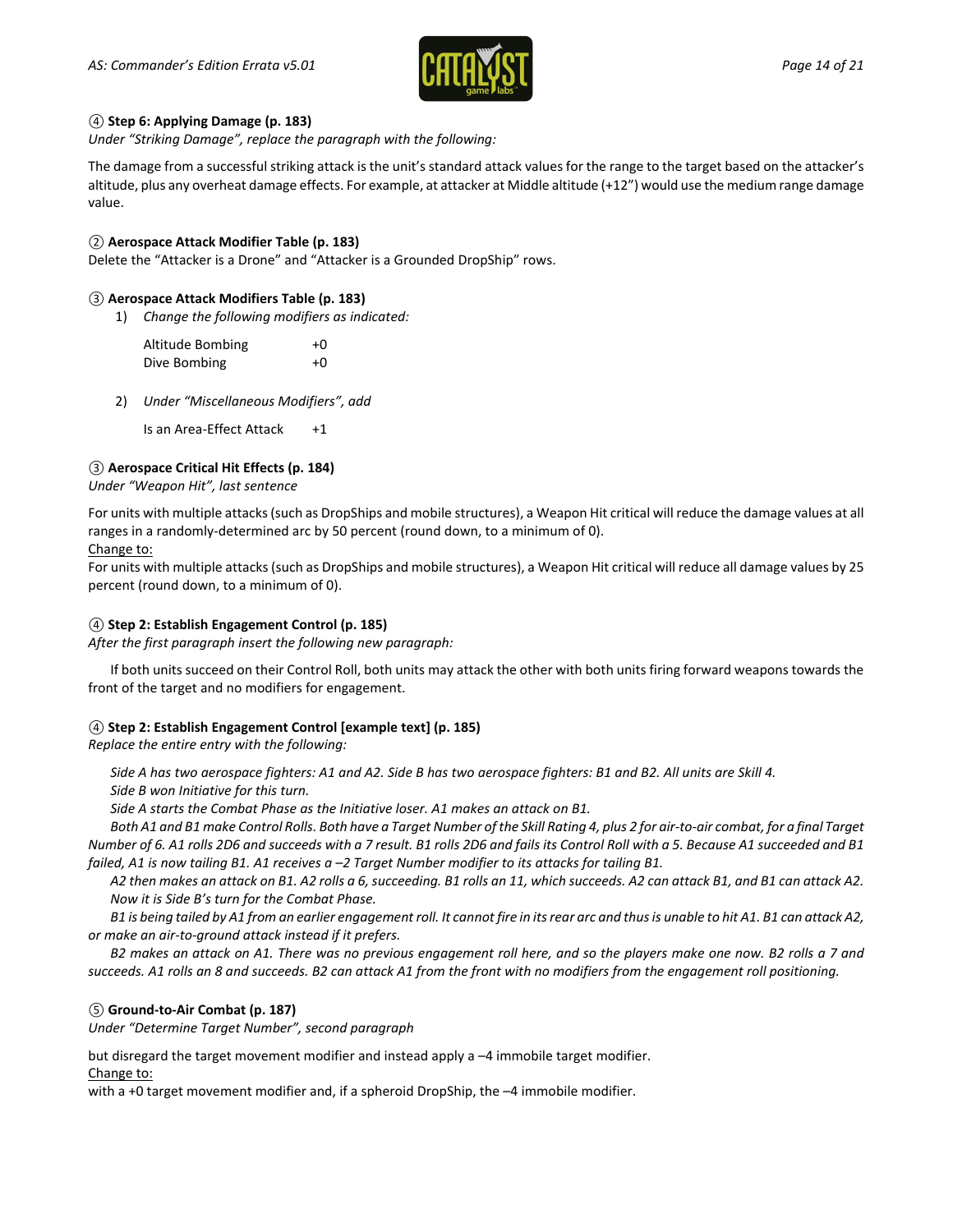

### **Airships, DropShips and Small Craft (p. 188)**

1) *② Third paragraph*

They can engage air units, make strike attacks, or strafe with their Nose firing arc. Change to: They can engage air units or strafe with their Nose arc, or they can make strike attacks with their Rear arc.

2) *③ Fourth paragraph, last sentence*

A grounded Spheroid DropShip can make attacks the same as hovering in place. Change to: A grounded spheroid DropShip follows the rules under DropShip Firing Arcs, page 65.

#### **Movement Cost Table (p. 199)**

1) *④ Under "Water", Depth 0", "Prohibited Movement Mode/Unit Type"*

Ground, Infantry6 Change to: Naval

#### 2) *⑤ Footnote 9*

#### *This ruling has changed from previous errata versions.*

Infantry, ground vehicles, ProtoMechs, and WiGEs may not perform elevation changes greater than 1" per 1" travelled. 'Mechs may not make elevation changes over 2" per 1" travelled.

#### Change to:

Infantry, ground vehicles, ProtoMechs, and WiGEs may not perform elevation changes greater than 1" per 2" travelled. 'Mechs may not make elevation changes over 2" per 2" travelled.

### *④* **Attack Modifiers Table (p. 200)**

Footnote 10: delete the last sentence ("Do not apply if attacker is also an airborne aerospace unit.").

**©2022 The Topps Company Inc. All Rights Reserved.**

*Alpha Strike***,** *Alpha Strike Companion***,** *Alpha Strike: Commander's Edition***, BattleTech, 'Mech, BattleMech, MechWarrior and the Topps logo are registered trademarks and/or trademarks of The Topps Company, Inc. in the United States and/or other countries. Catalyst Game Labs and the Catalyst Game Labs logo are trademarks of InMediaRes Productions, LLC.**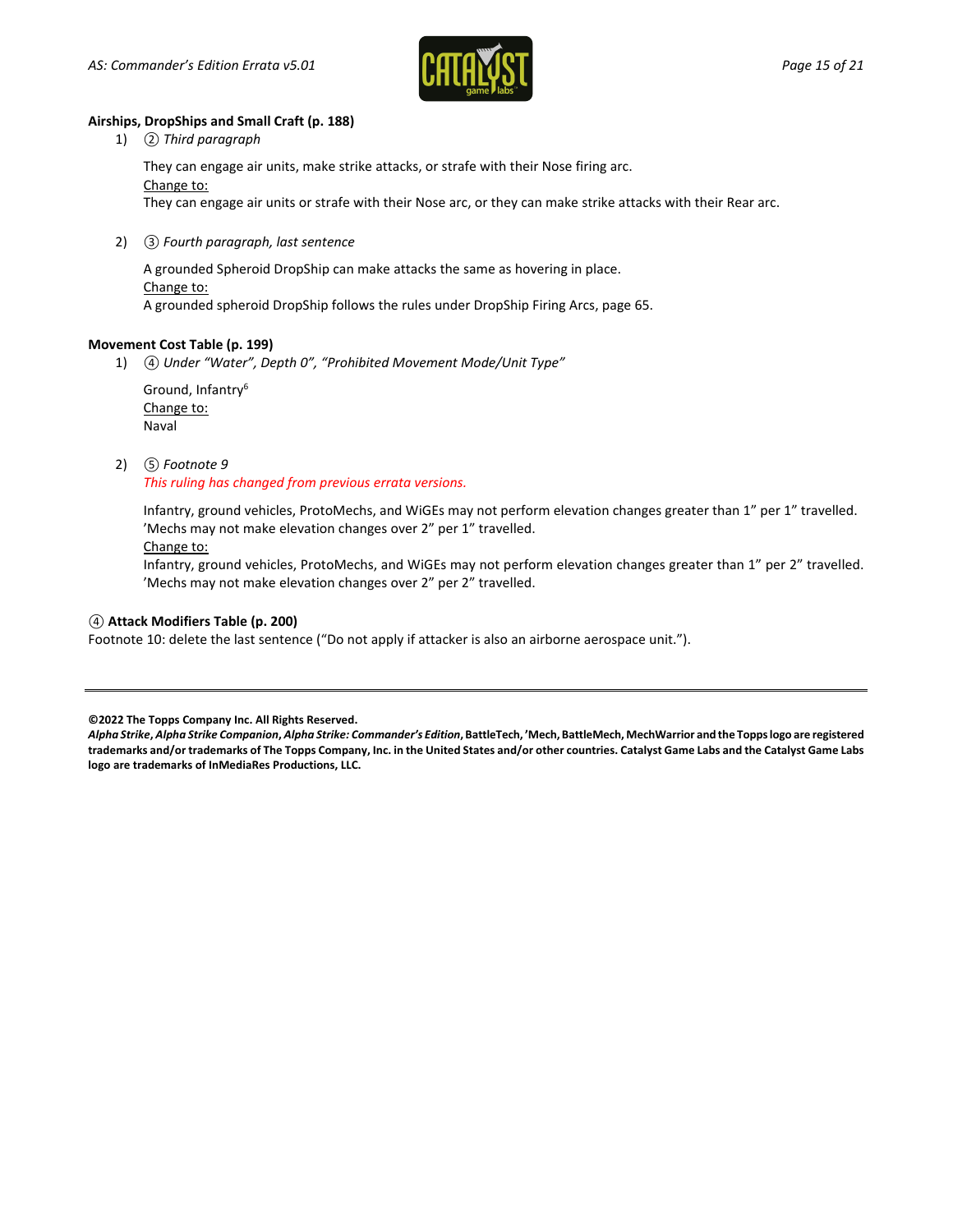

### **NEW ADDITIONS**

These are all the new entries or modifications of old entries forthe fifth printing of *Alpha Strike: Commander's Edition*. They may also be found in the **Full Errata** section in the appropriate locations, marked with a *⑤*.

### *⑤* **Stacking (p. 32)**

*After the first paragraph insert the following:*

A unit's entire base must fit within any terrain restrictions. For example, if two units are 1" from each other, an enemy unit may not move between them, as the 1 1/4" base will not fit between those two enemy units. If there is only 1" between two 3"-high elevation changes, units cannot fit between the two at the ground level; that breaks the movement rules for elevation changes and is prohibited terrain (see Movement Cost Table, p. 34, for prohibited terrain by unit type). Similarly, a unit must be legally able to cross all terrain its base occupies. So, 'Mechs can move across an elevation change of 2" per 2" travelled, but one cannot stand or move through where its base occupies both a 0" elevation and a 3" elevation, as a 3" elevation change is prohibited terrain for 'Mechs.

### *⑤* **Movement Cost Table (p. 34)**

*Footnote 9*

Infantry, ground vehicles, ProtoMechs, and WiGEs may not perform elevation changes greater than 1" per 1" travelled. Change to:

Infantry, ground vehicles, ProtoMechs, and WiGEs may not perform elevation changes greater than 1" per 2" travelled.

### *⑤* **Terrain (p. 35)**

*Under "Level Change", replace the first and second sentences with the following:*

'Mechs may climb onto and over terrain as steep as 2 inches high (per 2 inches of horizontal travel), while ground vehicles, infantry, and ProtoMechs may only climb onto and over terrain as steep as 1 inch high (per 2 inches of horizontal travel). Changing levels costs extra movement per inch of elevation changed.

### *⑤* **Unit Type Movement (p. 35)**

*Replace the "ProtoMechs" paragraph with the following:*

ProtoMechs largely follow the same ground movement rules as BattleMechs do, except as noted in the Movement Cost Table.

### *⑤* **Unit Type Movement (p. 36)**

*Under "Wing-in-Ground Effect (WiGE) Movement", at the end of the section insert the following new paragraph:*

**Elevation and Units:** A unit with an elevation (from VTOL and WiGE movement, for example) is considered physically at that distance above the play area for all purposes. These units are usually left represented on the "ground" level, but for all game purposes the miniature, including base, is considered to be a number of inches above the ground equal to its elevation. The miniature or other temporary stand-in should be held at the elevation above the table to determine line of sight, base-to-base contact, or any other check on the unit's location.

### *⑤* **Sprinting (p. 38)**

*At the end of the last paragraph insert the following:*

Units cannot mount or dismount a sprinting transport. If a unit has already mounted a transport this turn, the transport cannot sprint this turn.

### *⑤* **Transporting Infantry (p. 38)**

*Replace the fourth paragraph with the following:*

Dismounting must be done at the end of the transport's movement. It costs neither the transport nor the transported unit any Move to do so. Airborne vehicle and aerospace units may be able to dismount infantry while airborne. Jump-capable infantry (including battle armor or infantry that have the advanced paratroopers (PAR) special) may be dropped via High- or Low-Altitude Combat Drops. Other infantry units may dismount from VTOL, WiGE or Airship units using Zipline Drops. Zipline, Low-Altitude and High-Altitude Combat Drops are described in the *Dropping Troops* optional rules (see p. 160). If not covered by an option above, the airborne unit must land to dismount the infantry.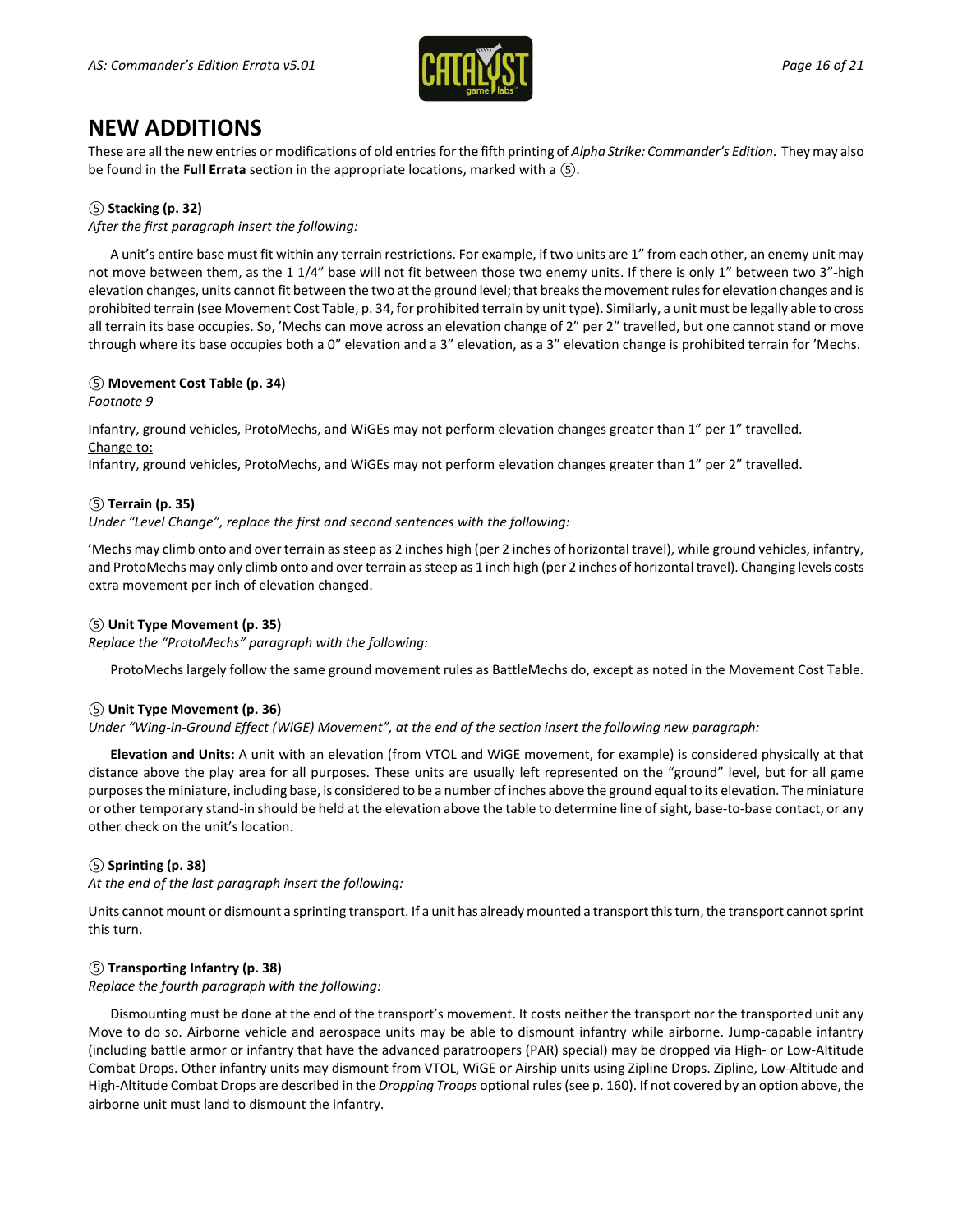

### *⑤* **Transporting Infantry (p. 39)**

*Under "Extended Mechanized Special Ability", second sentence*

However, the transport mounted by these units loses 2 inches of Move per turn as long as the XMEC unit remains on board. Change to:

However, a non-OMNI transport mounted by these units loses 2 inches of Move per turn as long as the XMEC unit remains on board.

### *⑤* **Transporting Units (p. 39)**

1) *Under "Ground Unit Transport", at the end of the paragraph insert the following:*

A transport may not mount/embark and dismount/disembark units in the same turn. Once a transport has mounted/embarked units, it may not dismount/disembark any units that turn, and once a transport has dismounted/disembarked units, it may not mount/embark units. A unit may not mount/embark and dismount/disembark in the same turn either.

2) *After the "Dismounting/Disembarking" paragraph insert the following new paragraphs:*

**Transported Units and Combat:** Transported units cannot be targeted by enemy units, and area-effect attacks do not damage them. If a transport is destroyed, all units it is transporting are also destroyed. Transported units cannot use any special abilities (such as ECM or  $C<sup>3</sup>$ ) while being transported.

Mechanized Battle Armor (see p. 38) and External Cargo (see p. 163) have some exceptions. They still cannot be targeted separately, but attacks against its transport can damage the transported units instead. They are damaged by area-effect attacks, and if their transport is destroyed, they are not destroyed but immediately dismounted or dropped.

### *⑤* **Combat Phase (p. 40)**

*Fifth paragraph*

Valid targets for an attack include other units, buildings, other structures (such as bridges), and terrain. Change to:

Valid targets for an attack include enemy units, buildings, other structures (such as bridges), and terrain.

### *⑤* **Terrain Modifiers (p. 43)**

### *Second paragraph, second sentence*

Terrain is intervening if the Line of Sight passes through it before reaching the target, and any terrain occupied by the attacker is considered intervening even if it does not pass through Line of Sight to the target (see *Line of Sight*, p. 40).

### Change to:

Terrain is intervening if the Line of Sight passes through it before reaching the target.

### *⑤* **Range Modifier (p. 43)**

*First paragraph, second sentence*

To determine a unit's range, measure the distance from the edge of the attacker's base to the edge of the target's base, and compare this number to the Alpha Strike Range Table, to determine what range bracket the target lies in. Change to:

To determine a unit's range, hold the measuring tape or other measuring tool above both the attacker and the target, and measure the horizontal distance from the edge of the attacker's base to the edge of the target's base. Compare this number to the Alpha Strike Range Table, to determine what range bracket the target lies in.

### *⑤* **Rolling To Hit [example text] (p. 45)**

*Replace the example with the following:*

*In the Target Number Diagram, Alice's 'Mech is at point A. The 'Mech she is attacking with has a Skill Rating of 3. It cannot see Aaron's 'Mech (at point B), since that unit is completely submerged. It can see the conventional infantry unit (at C), the large support vehicle (at D), the 'Mech unit at point E, the ProtoMech at point F, and the vehicle at point G. Alice starts with her Skill Rating of 3 and applies the rest of the modifiers. As Alice's 'Mech occupies Woods, all her attacks will have a +1 Target Number modifier for Woods.*

*Here are her Target Numbers:*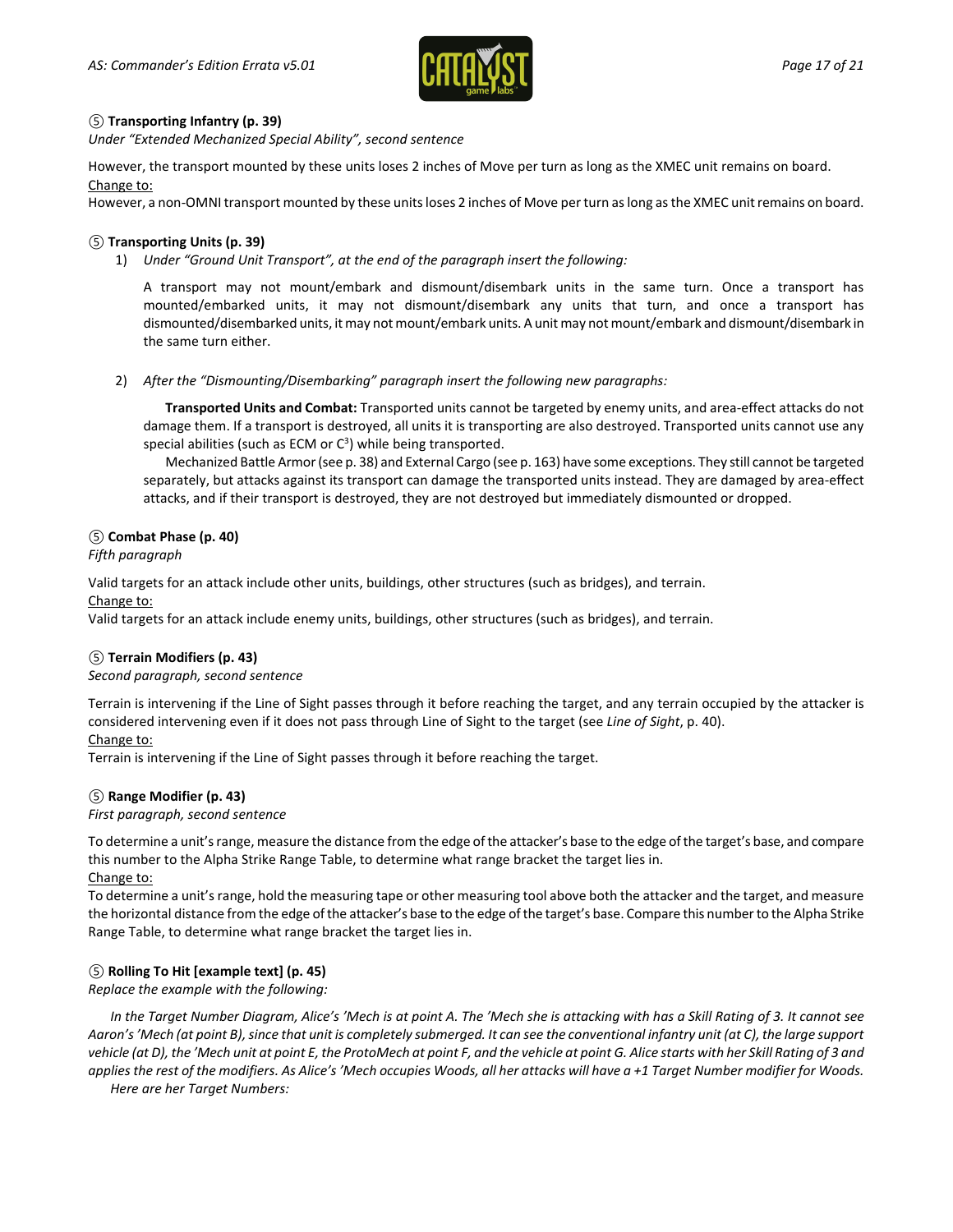

*The infantry unit at point C is 16" away, putting it at Medium range, which adds a +2 modifier. They have a 0 TMM, for no Target Number modifier. The Modified Target Number is 6 [3 (Skill Rating) + 2 (medium range) + 1 (woods) = 6].*

*The large support vehicle at D is 26" away—Long range, which adds 4. It has a TMM of 2, giving a +2 Target Numbermodifier. It is a large support vehicle, which subtracts 1. The Modified Target Number is 9 [3 (Skill Rating) + 4 (long range) + 1 (woods) + 2 (target movement) –1 (Large) = 9].*

*The target 'Mech at E is 2" away, making it Short range, which doesn't add a modifier. It has a TMM of 1 and it jumped this turn, for a total Target Number modifier of +2. The highest target movement modifier of +2 is used. Next, Alice adds 1 because it is in water that provides partial cover. As Unit A occupies the Woods between Unit A and Unit E and there is 2" or less of Woods between them, the Woods are all consider attacker-occupied and so there is no intervening Woods. The Modified Target Number is 6 [3 (Skill Rating) + 0 (shortrange) + 2 (target movement) + 1 (partial cover) = 6]. Though Alice's unit has LOS to ProtoMech at F, that unit is outside of her firing arc, so no shots at it are possible.*

*The vehicle unit at point G is 8" away, putting it at medium range for a +2 modifier. It had a 2 TMM, but a motive hit has reduced the TMM to 1, giving a +1 Target Number modifier. There are 2" of woods between the attacker and target, but occupied and intervening woods are not cumulative, there is still only the +1 Target Number modifier for Woods. The Modified Target Number is 7 [3 (Skill Rating) + 2 (medium range) + 1 (target movement) + 1 (intervening/occupied woods) = 7].*

### *⑤* **Melee Physical Attacks (p. 46)**

*At the end of the first paragraph insert the following:*

If a unit is at a different elevation than the attacker, the difference in elevation is added to the distance. Thus, a 'Mech on a hill at the edge of a 2" range of Melee and 1" above the attacker could not be attacked by a Melee physical attack.

### *⑤* **Charge Attacks (p. 46)**

*Replace the entire section (including the table, which is deleted) with the following:*

In a Charge attack, the attacking unit ('Mech or vehicle) uses its ground movement to ram its target, using its mass and speed to deliver damage. A successful Charge can thus damage both the attacker and the target. The charging unit's damage is equal to its Size plus half its Target Movement Modifier (rounded down). Thus, a Size 3 unit with TMM 3 would deal 4 damage with successful charge.

**Damage to Attacker:** If the Charge attack is successful, the attacking unit also suffers half its Target Movement Modifier (rounded down) in damage, plus 1 point of damage if its target is Size 3 or higher. This does not count as an attack by the target unit.

### *⑤* **Attack Direction (p. 48)**

*Under "Area of Effect (AoE) Damage", at the end of the paragraph insert the following:*

A unit is within the Area of Effect if any part of the unit's base is within the area.

### *⑤* **Heat (p. 52)**

1) *Second paragraph, second sentence*

(Jumping Move is not affected by the heat scale.) Change to: (Move and TMM is not affected by the heat scale when using Jumping movement.)

2) Delete the "End Phase Heat Application" paragraph.

### *⑤* **Offensive Aerospace Support (Strikes) (p. 54)**

Under "Light Strike Target Number", change the Target Number from 4 to 5.

### *⑤* **Artillery Support (p. 56)**

*Under "Unsuccessful Attack", third sentence*

Once direction is determined, a second 1D6 roll result—multiplied by 2 (1 for missed shots by artillery cannons)—

Change to:

Once direction is determined, a second 1D6 roll result—multiplied by 2—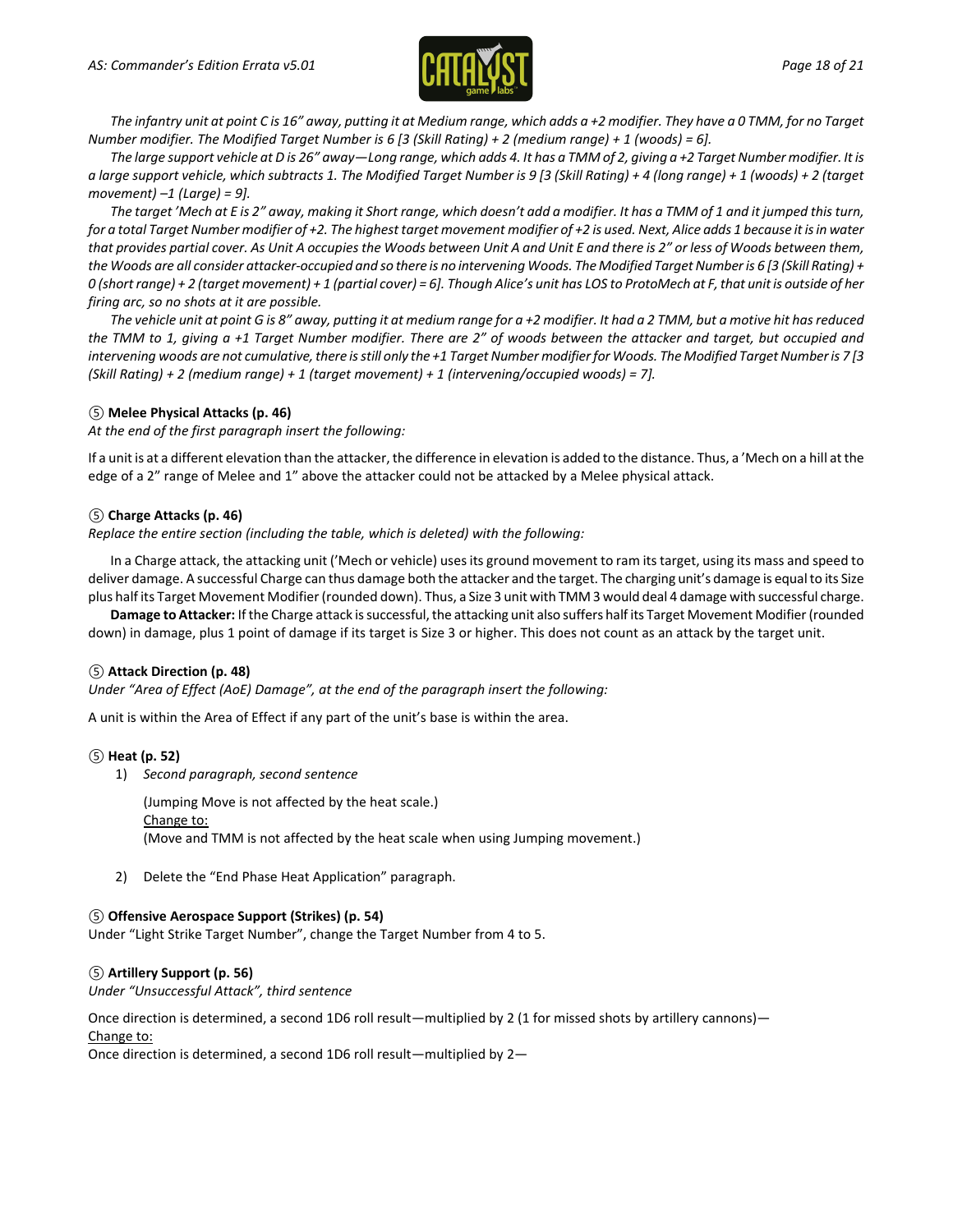

### *⑤* **Environmental Conditions (p. 61)**

*Third paragraph, last sentence*

The maximum spotting range for probes is unaffected by environmental conditions and is 12" for Light Probe (LPRB), 16" for Probe (PRB), or 24" for Bloodhound (BH).

Change to:

The maximum spotting range for probes is unaffected by environmental conditions and is 12" for Light Probe (LPRB), 18" for Probe (PRB), or 26" for Bloodhound (BH).

### *⑤* **Climbing and Standing on Buildings (p. 72)**

*Under "'Mechs Outside of Buildings", first sentence*

with a maximum level change of 2 inches in height per inch of forward movement.

### Change to:

with a maximum level change of 2 inches in height per 2 inches of forward movement.

### *⑤* **Attacking Units Inside Buildings (p. 74)**

*Under "Infantry Units", replace the second paragraph with the following:*

For example, if a unit capable of delivering 5 points of damage strikes a CF 4 medium building with an infantry unit inside, the building applies the 5 damage to its CF and is destroyed. The same attack is also applied against the infantry: 5 points of damage from the attack, minus 2 for a medium building's damage absorption for infantry. The infantry takes 3 damage from the attack.

### *⑤* **Angel ECM (AECM) (p. 76)**

An Angel ECM suite has all the advantages of a standard ECM suite. Angel ECM is treated as two standard ECM suites (see p. 77). Change to:

An Angel ECM suite has the effects of standard ECM (see p. 77), but is treated as two standard ECM suites if using the *ECM/ECCM* optional rule (see p. 161).

### *⑤* **Notation and Tracking of C3 Networks (p. 80)**

*At the end of the section insert the following new paragraph:*

A unit may only belong to a single  $C^3$  network. While a unit may mount both a  $C^3$  Master and a  $C^3$  Slave, it may not use both at once. For units so equipped, at the start of the game designate which  $C^3$  system is operational.

### *⑤* **Reflective Armor (RFA) (p. 88)**

- 1) In the second paragraph, delete FLK from the list of specials affected.
- 2) Delete the fourth paragraph ("Finally, all critical hits …")

### *⑤* **Banking Initiative (p. 103)**

*At the end of the third paragraph insert the following:*

If two (or more) players use this ability to declare banked initiative victory on the same turn, the banked initiative for those players is still spent, but initiative is determined as if the ability had not been used by any players.

### *⑤* **Overrun Combat (p. 107)**

*At the end of the second paragraph insert the following:*

The damage effects of attacks from Overrun Combat are resolved immediately.

*⑤* **Pursuit Lance (p. 120)** *Under "Ideal Role"*

Skirmisher Change to: Striker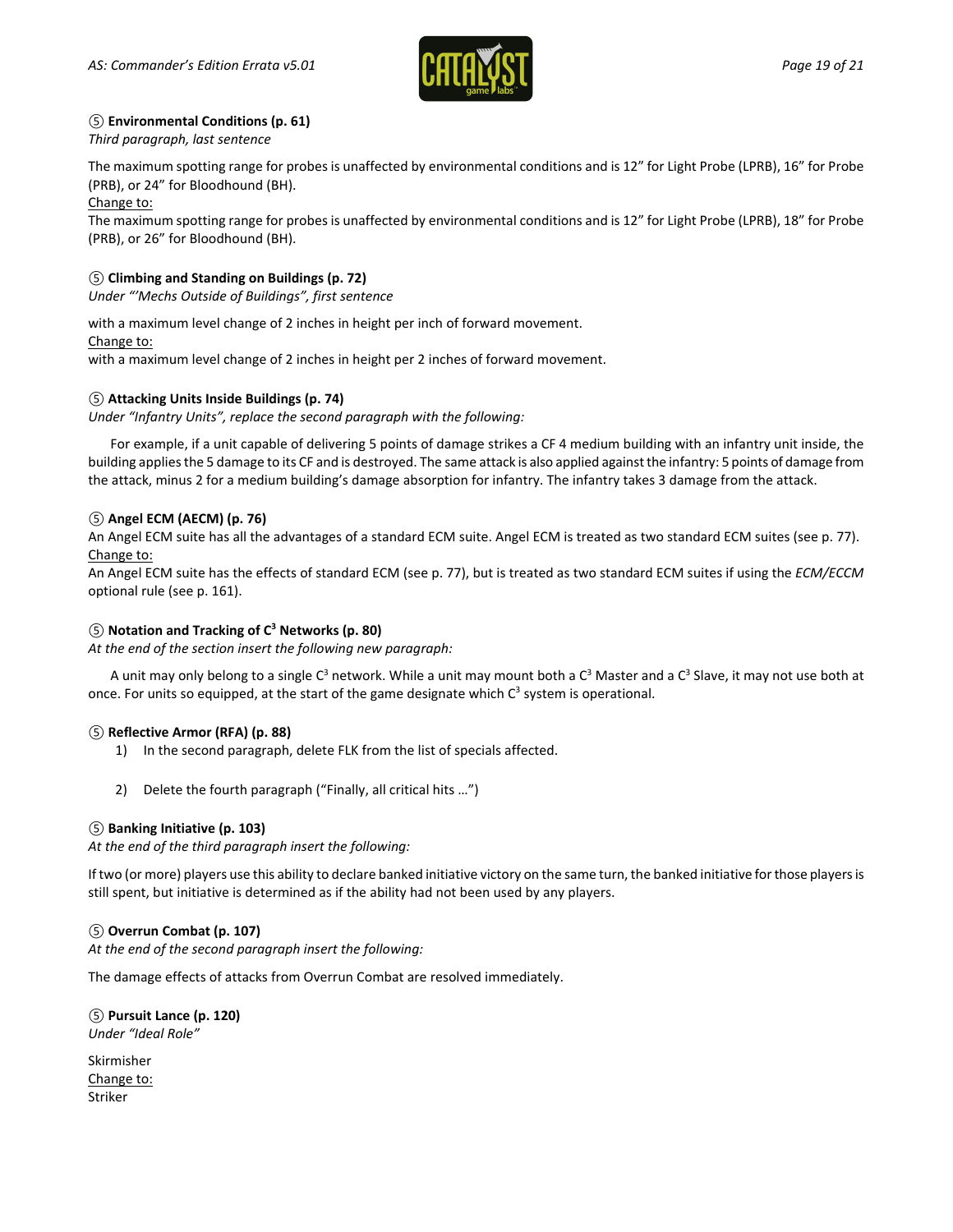

### *⑤* **Visual Range Spotting Table (p. 157)**

*Alter the "Maximum Range" values as follows:*

Pitch Black 6" Night, Moonless Night, Blizzard 12" Fog, Blowing Sand 18" Dusk, Dawn, Rain (Torrential) 30" Rain, Snow 42" Normal Daylight 120"

### *⑤* **Concealing Record Sheets (p. 158)**

*Under "Active Probes", first paragraph, second sentence*

[…] 12" for the light active probe (LPRB), 16" for the standard probe (PRB), and 26" for the Bloodhound (BH). Change to:

[…] 12" for the light active probe (LPRB), 18" for the standard probe (PRB), and 26" for the Bloodhound (BH).

### *⑤* **General Dropping Rules (p. 160)**

*Before the "Aerospace Transports" paragraph insert the following:*

**Available Drop Options:** Airborne vehicles using VTOL or WiGE movement may only use low-altitude or zipline drops. Airborne aerospace units use the either High-Altitude or Low-Altitude Drops based on the altitude chosen for them in the Movement Phase.

### *⑤* **High-Altitude Drops (p. 160)**

*After the "Attacks Against Dropping Units" paragraph insert the following:*

**Infantry Drops:** A scattered infantry unit only suffers 1 point of damage from the drop, regardless of the roll's margin of failure.

### *⑤* **Low-Altitude Drops (p. 160)**

1) *First paragraph, last sentence*

The transport's controlling player must declare the unoccupied points along this path that each dropping unit will target for landing.

Change to:

The transport's controlling player must declare an unoccupied point within 2" of its flight path (aerospace unit) or base (vehicle unit) that each dropping unit will target for landing.

2) *After the "Attacks by Dropping Units" paragraph insert the following:*

**Infantry Drops:** A scattered infantry unit will not suffer damage from the drop, regardless of the roll's margin of failure.

### *⑤* **QuadVees (p. 178)**

*Under "Conversion and Movement", at the end of the bullet point section insert the following new bullet point:*

• Wheeled QuadVees in vehicle mode increase their available MV per turn by 2".

### *⑤* **Step 6: Applying Damage (pp. 182-183)**

*Under "DropShip Attacks", second sentence*

Strafing attacks by DropShips always use the unit's front firing arc weapons, while Striking attacks by DropShips will use the front weapon arc if they are aerodyne DropShips or the rear weapon arc if they are spheroid DropShips.

### Change to:

Strafing and striking attacks by DropShips will use the front weapon arc if they are aerodyne DropShips or the rear weapon arc if they are spheroid DropShips.